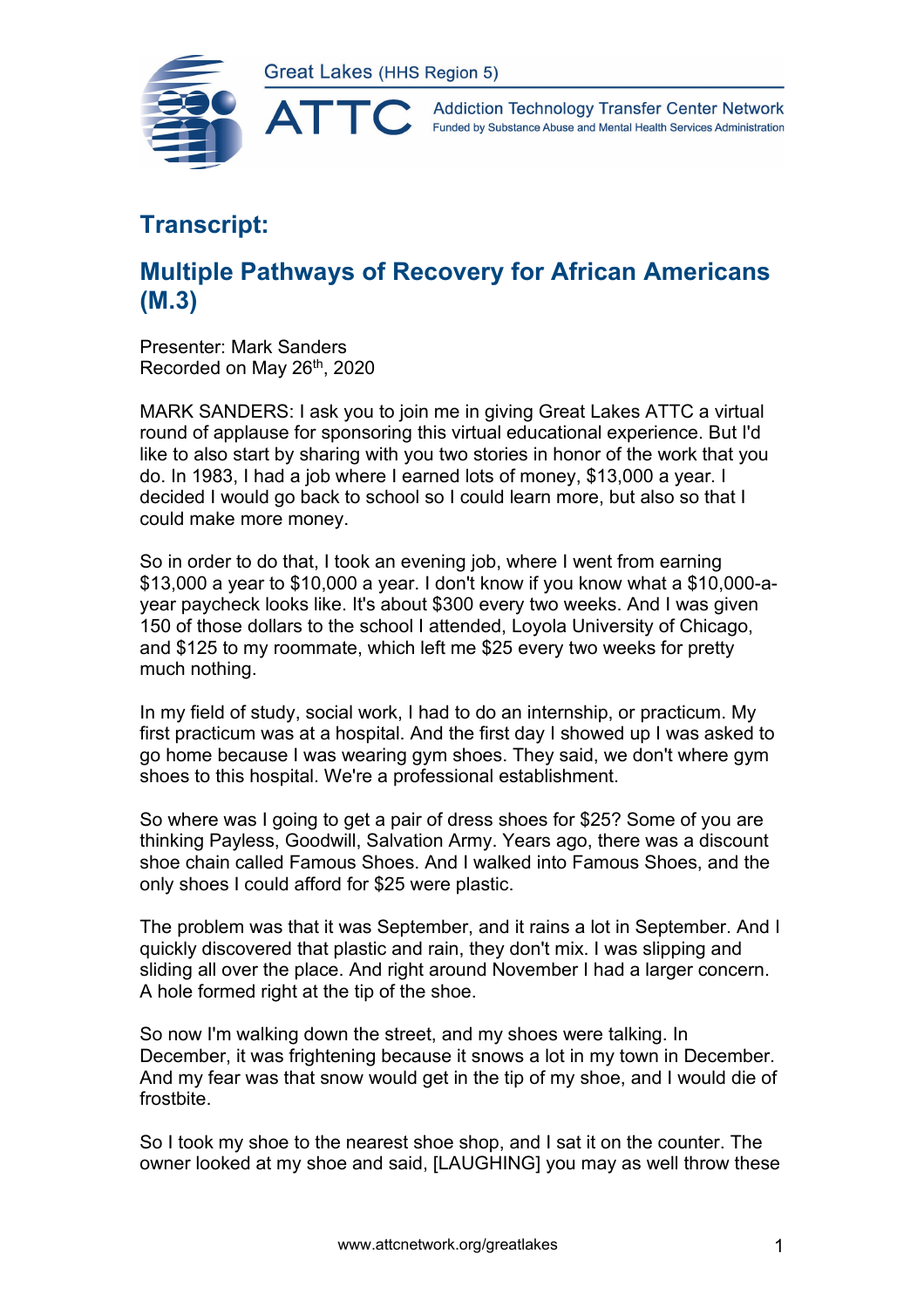

**Addiction Technology Transfer Center Network** Funded by Substance Abuse and Mental Health Services Administration

away, son. These are plastic. We don't fix plastic. It's not worth, he said. Plastic can't be fixed.

I put my head down, walked about a mile, and I stumbled into another shoe shop. And I sat the shoe on the counter. And the owner looked at my shoe and he said, [LAUGHING] you may as well throw these away, pal. These are plastic. We don't fix plastic here. It's not worth it, he said. Plastic can't be fixed.

So now I'm desperate. I walk about two miles, and I stumble into another shoe shop. I sit the shoe on the counter. The owner looked at my shoe for what felt like a lifetime. My heart was beating so fast because I knew he was going to say we don't fix plastic. Plastic can't be fixed.

Instead he said nothing. He reached back, picked up a magnifying glass, looked at my shoe really closely. Then he looked up at me and smiled and said, I'll fix it. And that was 1983. And this is the year 2020. He's been fixing my shoes for 37 years, not the same pair. But he did fix those four times that year.

But what it said to me is it takes a special person to work at fixing something that the rest of the world says is not worth it. They can't be fixed. And those of you who work with clients with substance use disorder, that's the same thing a lot of people say about the clients you serve, it's not worth it. They can't be fixed. So it really does take a group of individuals to dedicate your life to helping others that other people actually shun. So I salute you for the work that you do.

The second story was told to me by a colleague, a friend named Greg Risberg who started off as a public school teacher, fourth grade, in the backdrops of Robert Taylor Public Housing on the south side of the city of Chicago. Now, these were 16-story tall buildings with poor people stacked on top of each other. He went from a fourth grade teacher to a social worker to a professional speaker.

Greg told me that one day a man called him at midnight and woke him up and asked, are you the same Greg Risberg who taught fourth grade across the street from Robert Taylor public housing 30 years ago? And Greg said, yeah, that's me. He says, I was a student in your fourth-grade class. You were my teacher.

I'm a decorated military man. In fact, I wouldn't be surprised if I wouldn't wind up achieving the rank of a Colin Powell. I was just calling you to tell you, you really made a difference in my life. And Greg said, what did I do? He says, every Friday you would stop teaching, and you would sit the whole class in a large circle. And you would have us to read the newspaper from cover to cover.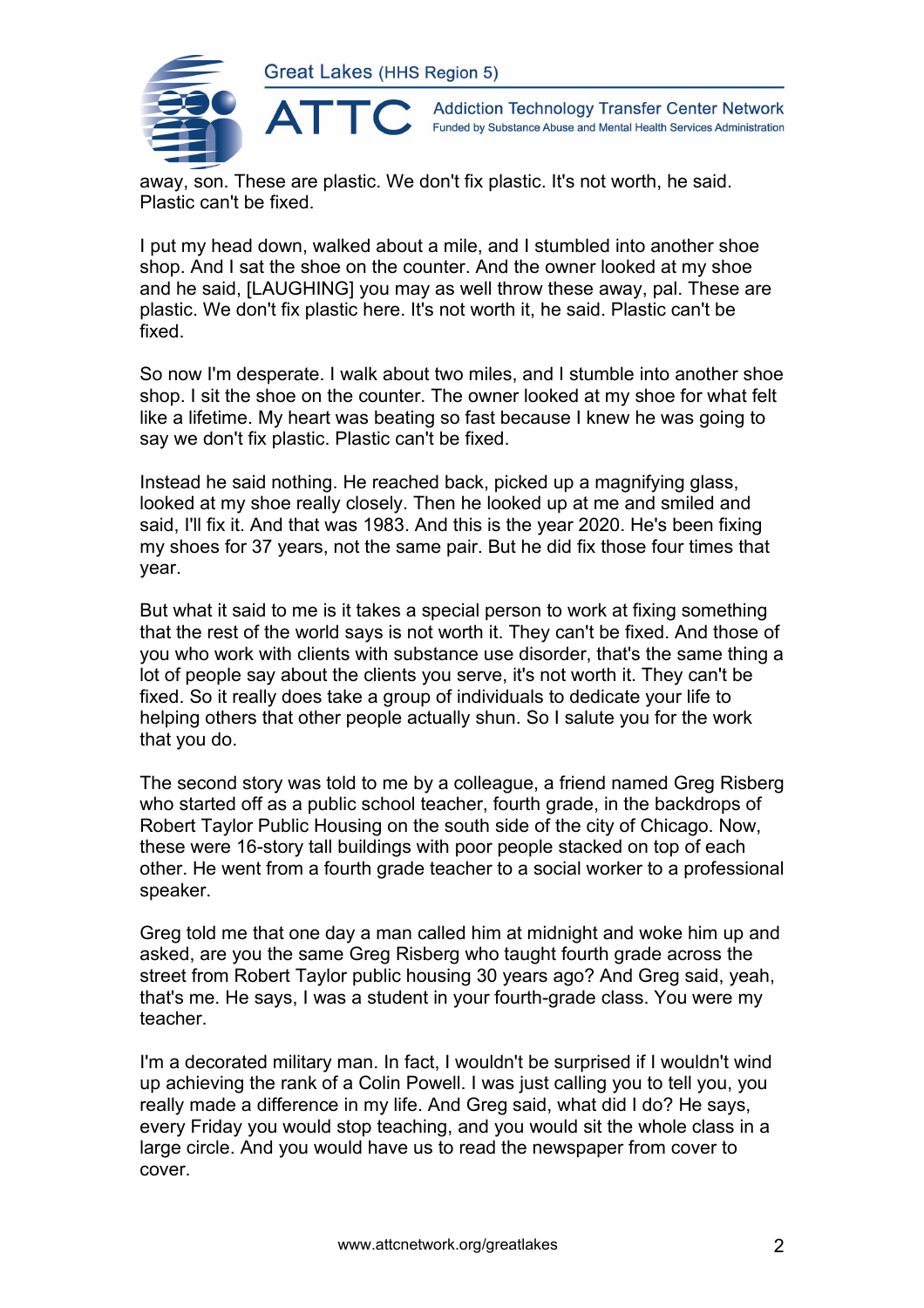

**Addiction Technology Transfer Center Network** Funded by Substance Abuse and Mental Health Services Administration

And in reading the newspaper from cover to cover, what I learned was that there was more happening in the world than simply what was happening in public housing. So it made me curious about the world. I hurried up, graduated high school, joined the military. I went around the world twice since then.

But you did something that was more special than that. One day you invited the class on a field trip. This wasn't an ordinary field trip. This was special. You invited the entire class to your house. And you asked everybody to bring a bag lunch to your house.

And I looked at my refrigerator that night, and I saw that I had no food. And when I made it to your house with no food, you went in your refrigerator, and you fixed me a sandwich. Anyway, the reason I'm calling is because we still have a home in Chicago, and I'll be coming home next month. And I want to invite you over to my house so I can fix you a sandwich.

And when he told me that story it dawned on me that it took him 40 years to see the fruits of his labor. Your work is like that as addiction specialists. You're like farmers who plant seeds, who may not see the fruits of your labor in a season that you plant the seed. And sometimes it takes many seasons to see the fruits of your labor.

So it takes patience, faith, and grit in order to do what you do. I recognize you for that as well. Our webinar's entitled Multiple Pathways to Recovery for African-Americans. And there's a widely held belief among service providers that there's primarily one way to recover. That is treatment followed by 12 step attending. Let's take a moment to talk about the history of that, this 35 year practice.

In the 1950s, there was a development of the Minnesota model. The director of the Hazelden Foundation in Minnesota, Willmar State Hospital in Minnesota, and Pioneer House in Minnesota, the executive directors of these three great programs came together to develop the model program for the treatment of substance use disorder. And through the development of the Minnesota model, they gave us the 28-day residential treatment stay, the multidisciplinary team consisting of a psychiatrist, a psychologist, a social worker, a counselor, a nurse.

The Minnesota model gave us the model of a persons in recovery as paid professionals in the field. And that's huge. They also introduced us to family week. Even in the 1950s, the Hazelden Foundation believed that addiction was a family illness. And so whenever possible, they would like to have the whole family stay in the hospital for the week in order to heal.

And then they introduced us to the integration of treatment and 12-step programming while the person was in treatment, followed by a referral to 12-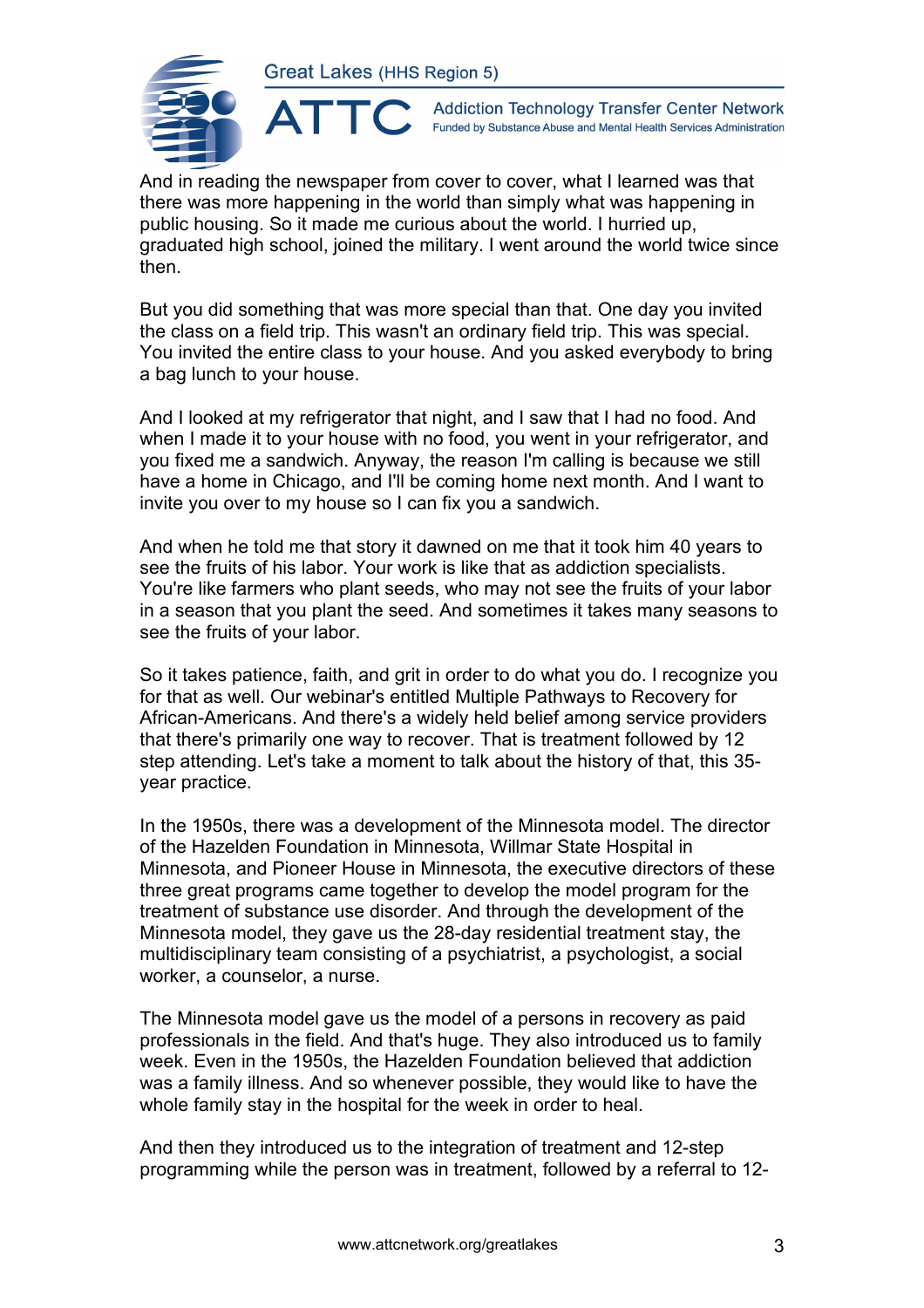

**Addiction Technology Transfer Center Network** Funded by Substance Abuse and Mental Health Services Administration

step groups upon a discharge. So we pretty much had, for 35 years, a onesize-fits-all model. The challenge with that is that we're learning now that clients are uniquely different. And that one-size-fits-all model has led to a great deal of tension between counselors and clients. That tension increases resistance and leads to premature termination and ultimately relapse.

And so then there was the cocaine crisis of the 1980s, which changed everything. Specifically the year was 1986. And 1986 was the year that crack cocaine replaced marijuana as the number-one street drug.

I remember in 1985, stand-up comic Richard Pryor was running down the street in California, and he was on fire. He was burning up. If you remember, Richard Pryor was free basing cocaine. And when one freebases cocaine, ether is used, and ether is very flammable.

So in 1986, street scientists decided that there needed to be a safer way for people to use cocaine. So they took out the ether, and they replaced it with baking soda. And that was the birth of crack. And the reason they called crack "crack" is because when baking soda is heated, it makes a cracking noise.

I remember it as if it were yesterday. January 15, 1986, I was graduated from Loyola University Chicago School of Social Work. I had just received my master's degree. And I remember at the commencement exercise, the speaker said, I would like for all the proud parents of the graduates to please stand up. And I looked up there, and I saw my father stand up. That was our big moment.

May 29 of that same year, 1986, I was giving my first speech. And someone came and opened the door and said, is there a Mark Sanders here? And I went-- there's a phone call for you. Take it now. My mother was on the other end of the line. And she was crying hysterically. She told me that my dad had just died at work, and he was smoking the drug of his choice, crack cocaine.

Two weeks later, there was a basketball player from the University of Maryland named Len Bias, who was drafted number one by the Boston Celtics. And he decided to celebrate having been drafted number one. So that night he went to a party and celebrated with the use of cocaine. He had a heart attack, and he died.

And following his death, Congress intensified the war on drugs. So prior to his death, there were 500,000 inmates in the nation's prisons. By 1995, a decade later, those numbers increased to 1 million. And by 2005, 2,000-- 2 million, I'm sorry-- 2 million inmates in our nation's prisons, disproportionately individuals who use alcohol and other drugs stigma increase.

And the Center for Addiction and Treatment shifted from treatment centers to prisons and a child welfare state. Specifically, there were lots of women who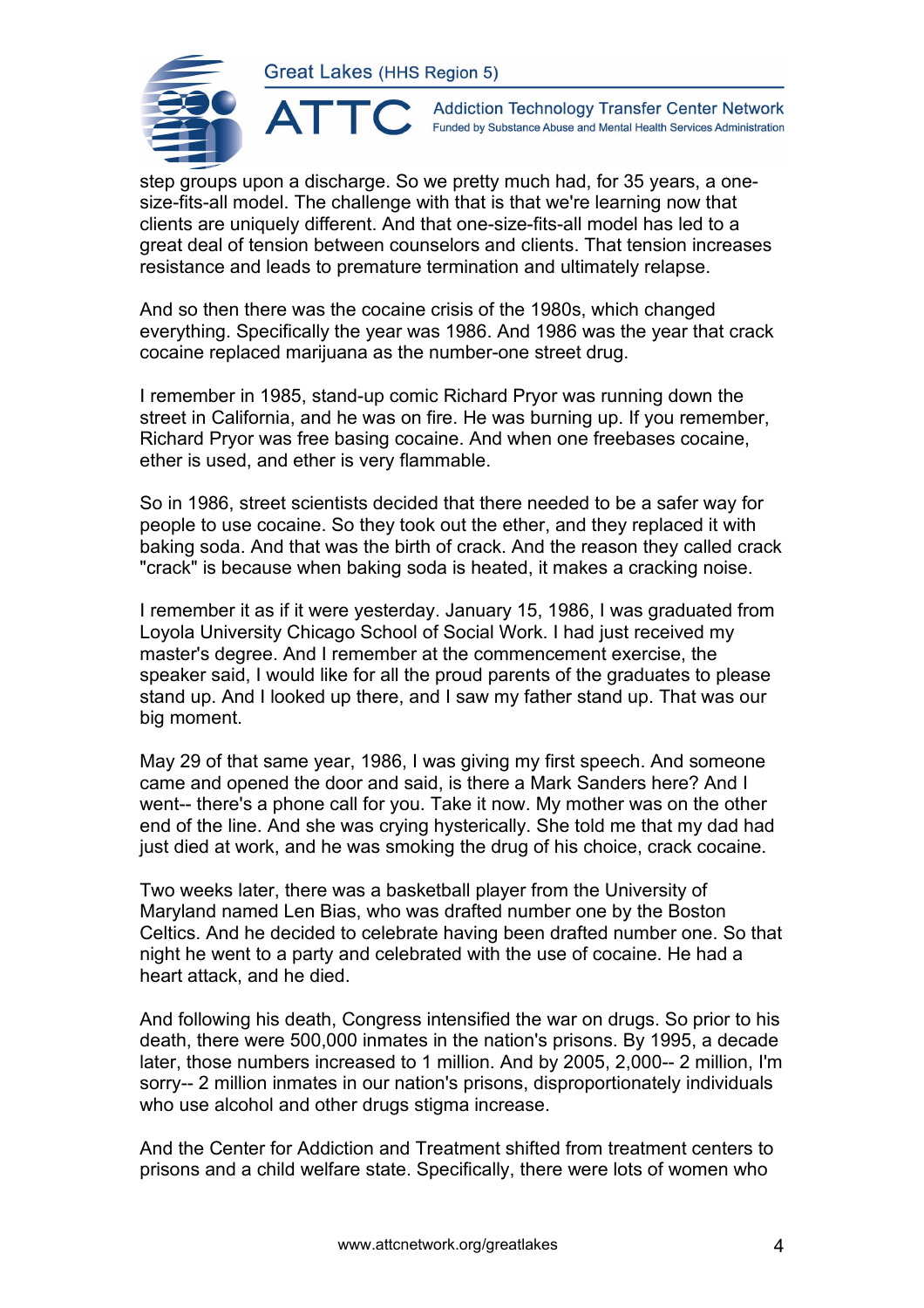

**Addiction Technology Transfer Center Network** Funded by Substance Abuse and Mental Health Services Administration

were thought to use cocaine. And if cocaine were found in their baby's system upon birth, the babies were taken away from the mothers. So historians such as William White in the mid 1980s and early '90s make the statement, we can no longer afford to debate styles of recovery. All of our faces and voices are needed.

He talked about the best day to have a substance use disorder in America was in 1978, when First Lady Betty Ford said, my name is Betty Ford. I'm an alcoholic. And the idea was that if the First Lady of the United States could be an alcoholic, then anyone could be an alcoholic.

So gradually the face shifted from first lady to Len Bias, to poor African-Americans living in urban America. So historians know that there was more than one face of recovery and how important it was show all of our faces. And then historians and researchers began to study pathways and styles of recovery. And we began to learn that there were really ultimately multiple styles of recovery.

We could have figured this out in 1944 if we had listened. In 1944, the cofounder of Alcoholics Anonymous, Bill W. said, "the roads to recovery are many. We have no monopoly on reviving alcoholics."

In recent years, other authors have agreed with Bill W., citing research that revealed that addiction's recovery can be professionally guided, peer guided, and self guided. People are using multiple pathways to reach long-term recovery, including spiritual, non-linear-- or non-spiritual, I'm sorry-- secular, and religious pathways. So our webinar today focuses on multiple pathways and styles of recovery for African-American.

One style of recovery, it's what we call resistance to oppression. I often ask audiences the reason African-American history month is in February, and eventually somebody said, because it's the shortest month of the year. But actually the real answer is because they put it in February to celebrate the birthday of Frederick Douglass, who was thought to be born February 14, on Valentine's Day.

Frederick Douglass was the first prominent American recovering alcoholic. And his famous quote is that "we can't stagger to freedom." What good is it for people to be enslaved by liquor while free? So he started what was called the Black Temperance Movement.

And in his autobiography he wrote-- Frederick Douglass wrote-- that in many ways, alcohol was used really as medicine for the torture that the slaves endured. He said, they would beat us Monday through Friday and then allow us to drink on Saturday, believing that once we got drunk, we would never want to run away. So he thought that alcohol was one way to control the slaves.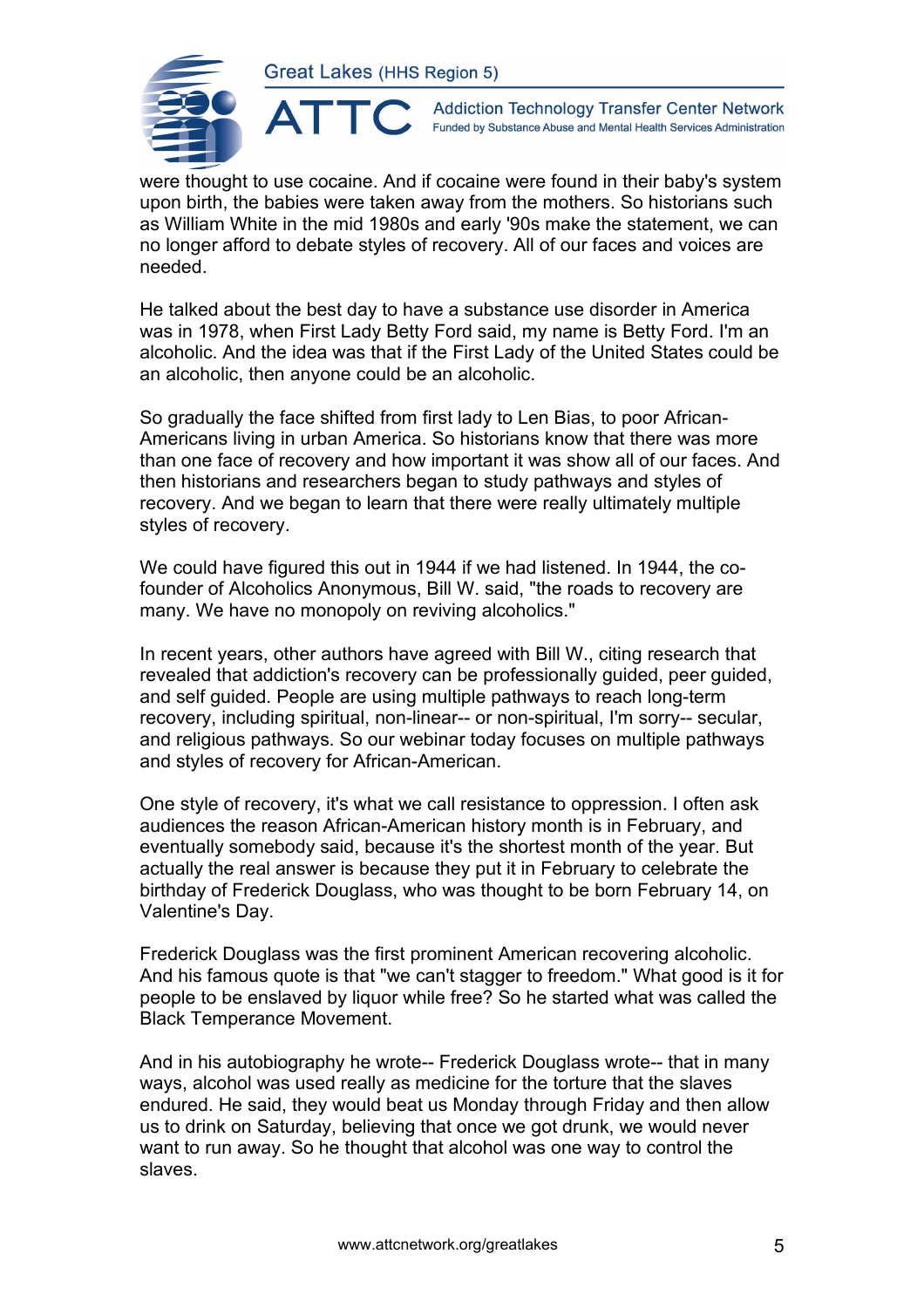

 $\blacktriangle$ 

**Addiction Technology Transfer Center Network** Funded by Substance Abuse and Mental Health Services Administration

So with no 28-day treatment program, no Alcoholics Anonymous, Frederick Douglass stopped drinking. And his method of recovery, style of recovery, is known as resistance to oppression. This style of oppression exists today. There are individuals who consider themselves to be Afro-centric or members of the Nation of Islam or the Black Panthers, who also feel that alcohol and drugs in the black community is a way to control the community. So they refuse to drink or use any drug.

Other styles of recovery include maturing out. You've heard the expression. He got sober because he got sick and tired of being sick and tired. And I've interviewed many African-American men who say they got tired of going to jail, tired of hustling to pay for drugs. So their style of recovery was they quit. They got sick and tired of being sick and tired.

Another pathway is solo recovery. And that would be recovery without treatment. And then there is treatment-assistant recovery, peer-assisted recovery, including the uses of the recovery coaches. And I'm happy to report that in African-American communities, that the use of recovery coaches to help facilitate recovery is increasing.

And then of course, there's 12-step recovery. People often say that 12 steps are not an attractive form of recovery for African-Americans. Nothing can be further from the truth. They are vibrant 12-step meetings all over African-American communities as we speak.

And then there's a method of recovery that's called quantum change, overnight transformation, an instant spiritual awakening. Incredible story of a young woman I work with. She was 14 years old. And she loved the smell of marijuana.

You could take the smell of marijuana, and you could put it in a perfume bottle, and she would buy the bottle. She smoked marijuana every day. But she loved the smell of marijuana, even more than she likes smoking marijuana. She wasn't much of a drinker. But once she went to a party, and she did what we tell all teenagers not to be when they go to party.

She had a drink in her hand. And she left the drink on the counter, and she passed out. And she told me that an entire street gang, when she passed out, sexually assaulted her. We asked her how, does she know? She said, they posted it on Facebook. They were arrested.

Interestingly enough, amazingly enough, she didn't have called post-traumatic stress disorder. Because she was passed out, she had no memory of what happened to her. All she remembers about that night was that she smoked lots of marijuana.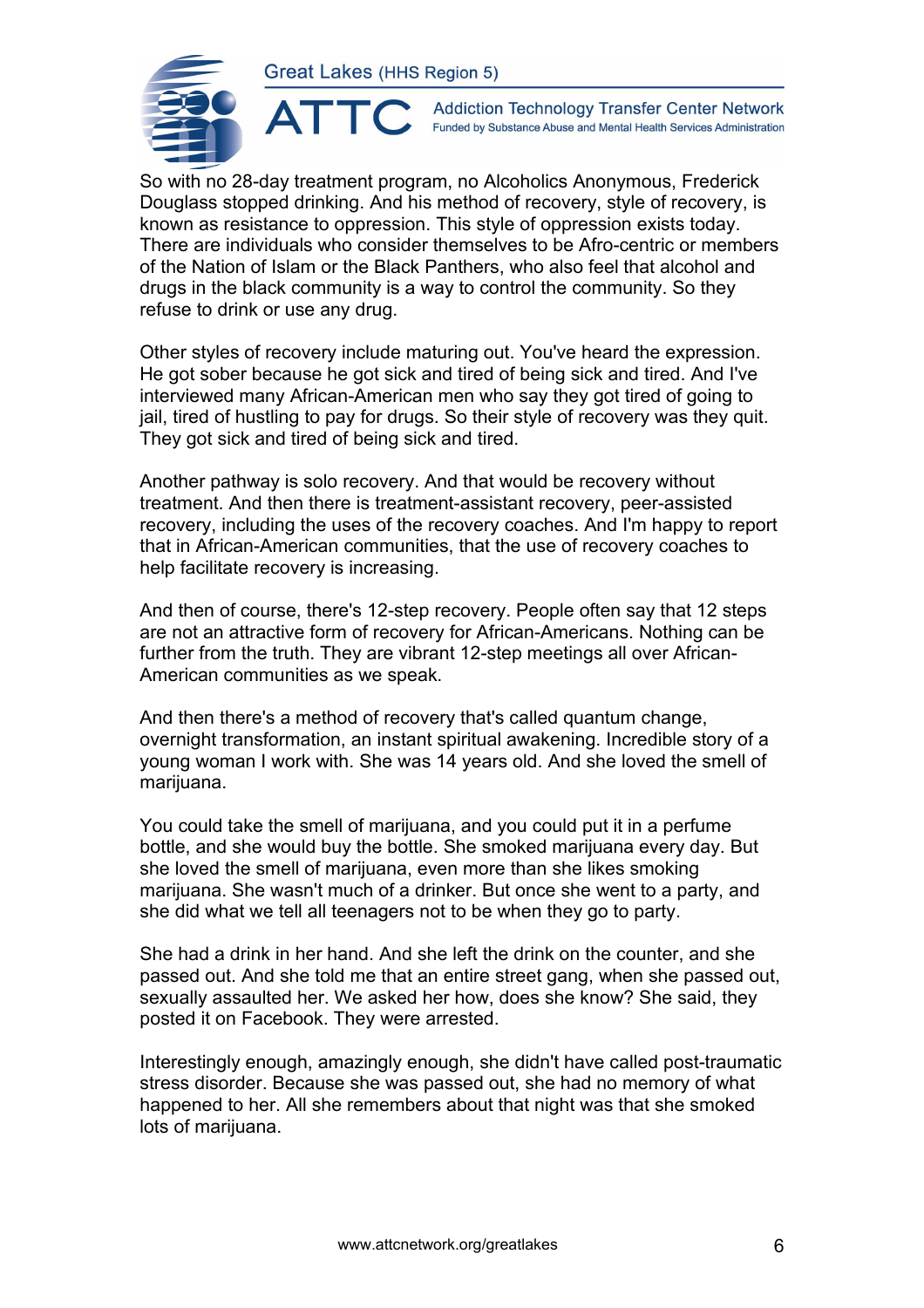**ATTO** 



**Addiction Technology Transfer Center Network** Funded by Substance Abuse and Mental Health Services Administration

So from that moment on, whenever she smelled marijuana, she had a negative reaction. She could no longer stand the smell of marijuana because it reminded her of this bad thing that happened to her. She hasn't gotten high in seven years. Her recovery was instantaneous, a form of quantum change.

Young man who I knew, whose family was wealthy, he was 17 years old. And by the way, my friends, if most of my clients that I work with could afford their drug, you'd be shocked how many people would go to treatment. He could afford his drugs.

And this 17-year-old got his drugs from an economically poor community. And one day he went to get his drugs, and they saw his car. They stole his car, robbed them, stomped him, and paralyzed his left hand.

And doctors told him he would never use that hand again. Except it had good veins in it. So one day he injected a needle in the vein. He felt the sting of the needle and saw it as a miracle. He never used heroin again.

You might be familiar with movie director Spike Lee and actor Samuel L. Jackson. And years ago, Samuel L. Jackson was in treatment for coke, crack cocaine. And while he was in treatment for crack cocaine, he received a call from then director Spike Lee and said, I told you I have a role for you. So Samuel L. Jackson left crack cocaine treatment to play the role of a crack user in a movie called Jungle Fever.

He already did the research. And if you remember in the movie, his girlfriend in that movie, Halle Berry, was also using crack cocaine. And Samuel L. Jackson in the movie would do this crazy dance for his mother, hoping that she would be so annoyed by watching the dance that she would give him money to buy the crack. And while they were auditioning that scene, Ossie Davis, who played the role of Samuel L. Jackson's father in the movie, pulled out a revolver gun and shot and killed Samuel L. Jackson in the movie. Samuel Jackson said that when he heard the sound of the gunshot, it sort of triggered his recovery, and he never used crack cocaine again.

And then there are what we call religious styles of recovery. So evidence indicates that in the height of the crack cocaine epidemic of the 1980s and '90s, that every denomination of African-American church formed its own faith-based drug ministries. The most popular of all was the program at GLIDE Memorial Church, started by Pastor Cecil Williams.

You might remember the movie No Hiding Place starring Will Smith, who played Chris Gardner, who went from homelessness to millionaire. So during the '90s, Cecil Williams noticed all of the crack and heroin abuse in his neighborhood in San Francisco, a poor neighborhood in San Francisco. And he was feeling a sense of pessimism.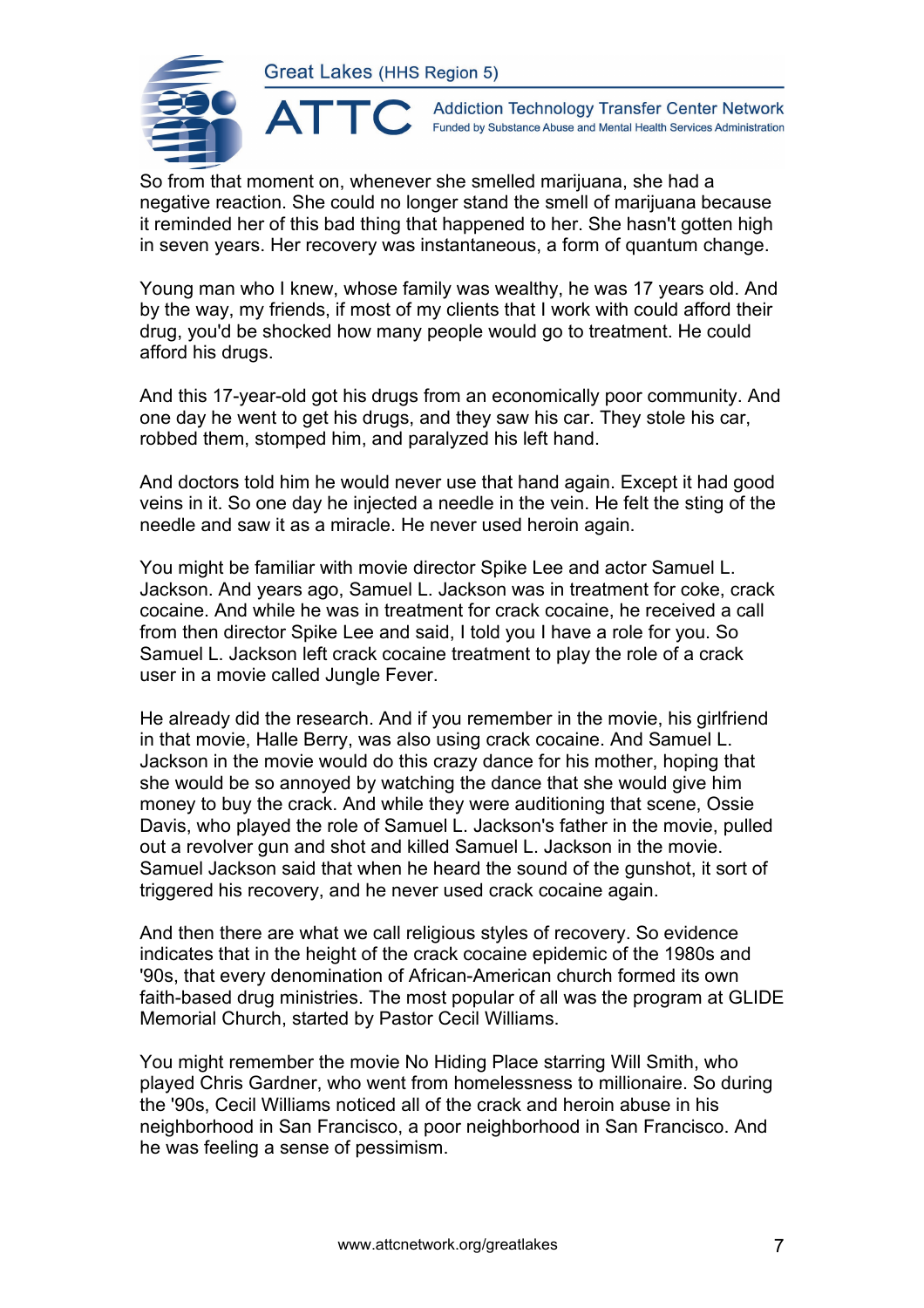AT



**Addiction Technology Transfer Center Network** Funded by Substance Abuse and Mental Health Services Administration

And he received the phone call from the President of the United States, who says, I want you to join our war on drugs. And after a while, Pastor Williams concluded it is not a war on drugs. This is actually a war on men of color because more and more men of color are being incarcerated.

So he formed his own church-based drug ministry. On any given Sunday, one of his services consisted of 2,000 people. And approximately 80%-- that's 1,600 people in that congregation meeting-- were working on recovery. So every Sunday, individuals seeking recovery can go to a revival for recovery.

GLIDE Church's program allowed room for shouting and communal relating. I had a discussion last week with a group of clinicians, where we asked the question, why do Black people shout? In fact, there's a book by Ralph Wiley called Why Black People Shout. And he said it has a lot to do with stress relief, that shouting actually helps with oppression. Good for those who felt alienated in other self-help groups. Tell you a quick story.

Years ago, I went to a self-help group. And at the end of each meeting, we would say the Serenity Prayer and the Lord's Prayer and followed by a hug-- Serenity Prayer, Lord's Prayer, followed by a hug. And I was the only African-American that attended that meeting.

And when it was time for the hug, the person to my left would hug the person to their left. And the person to my right would have the person to my right, leaving me no one to hug. I was always the second hug. One my high school buddies, I just found out, went to treatment. And he left Illinois and went to a state where he was the only African-American in that residential treatment facility.

So no one would speak to him, he said, while he was in treatment. He felt alienated and isolated. He said that he and 15 other clients contracted COVID-19 while they were there. And he said that when it was time for him to leave treatment, to get to the airport, he said no one in the facility would offer him a ride to the airport. So he walked from the treatment facility to the airport. And as soon as he made it back home, he returned to drinking.

Members are allowed to openly talk about and express their anger and rage. There are lots of people who are frightened by the anger of African-Americans. I remember when I was a social work student, I worked in an addiction treatment program as my internship.

[00:21:45.58] And there were two TV rooms in the facility. The Black patients hung out at one TV room. The white patients hung out i the other TV room. And you could hear shouting and noise in that room where the African-American were hanging out. And my colleagues would say, are they about to riot? I'd say, no, that's how they're expressing themselves in order to deal with tension and stress, et cetera.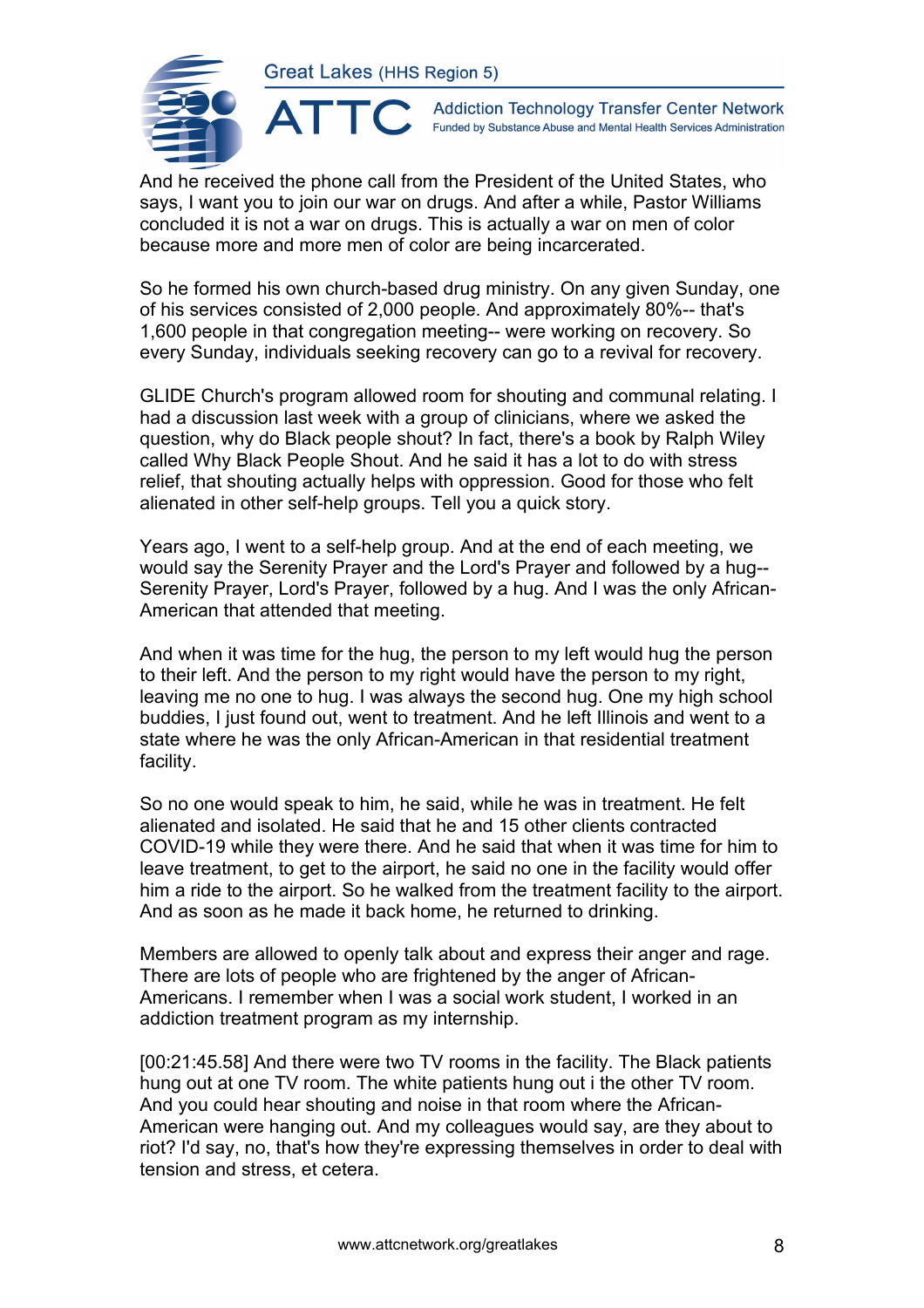ATTC



**Addiction Technology Transfer Center Network** Funded by Substance Abuse and Mental Health Services Administration

So the program at GLIDE Church is not anonymous. It reads in the book that the members have no reputation to protect. Most of them are homeless. The reason Alcoholics Anonymous is anonymous, according to historian Ernie Kurtz, is because the original members of Alcoholics Anonymous were empowered men. They had reputations to protect.

The co-founders included a surgeon, a stockbroker, and a third member of AA was a lawyer. These men at GLIDE-- and women at GLIDE-- have acknowledged powerlessness their entire life. For them, this is not a revolutionary idea.

Historian William White wrote a book called Feminine and Masculine Language in Recovery. And he says, for many people to get into recovery, they need to have a revolutionary experience, a way of viewing the world different than they viewed the world before. So if you think about the history of Alcoholics Anonymous, which began in 1935, back then, the number-one selling book was Self Reliance, that each man had to rely on himself.

So in Alcoholics Anonymous, the revolutionary idea is that you can't do this by yourself. You're not all powerful. You need help from others. Well, members of GLIDE Church, living in poverty, have acknowledged powerlessness their entire life. Part of recovery for them is to acknowledge that they're powerful.

Members of GLIDE Church recovery program were taught that their recoveries were important to the Black community. The community needs you sober. And the program is multi-generational. So that when I read the book, there was 16 different generations in the church working on recovery. For example, generation one might be working on staying sober a day at a time. These were the members of the congregation that were in early recovery.

Generation eight might be focusing on getting a job, gainful employment. Generation 16 might be focused on helping to rebuild the community. I've been sober for a while. I'm grateful. How can I help to rebuild the community?

And then at the church's program, GLIDE Church, there were special groups for men and women. And one such group that caught my attention was a woman's group called African Queens Revisited. And that group was led by a woman who used to be Stevie Wonder's hairdresser when he went on the road to perform. And also she was Maya Angelou's niece.

[00:24:25.83] As a cosmetologist, she would work with these women in recovery and help to increase external beauty through makeup, hair, et cetera. And then these women would sit together in groups, and they would read stories about prominent and successful African women and African-American women and talk about some of those qualities that they, too, possess. Now, said she was feeding both the internal part of the woman going through the program, but also the external part, et cetera.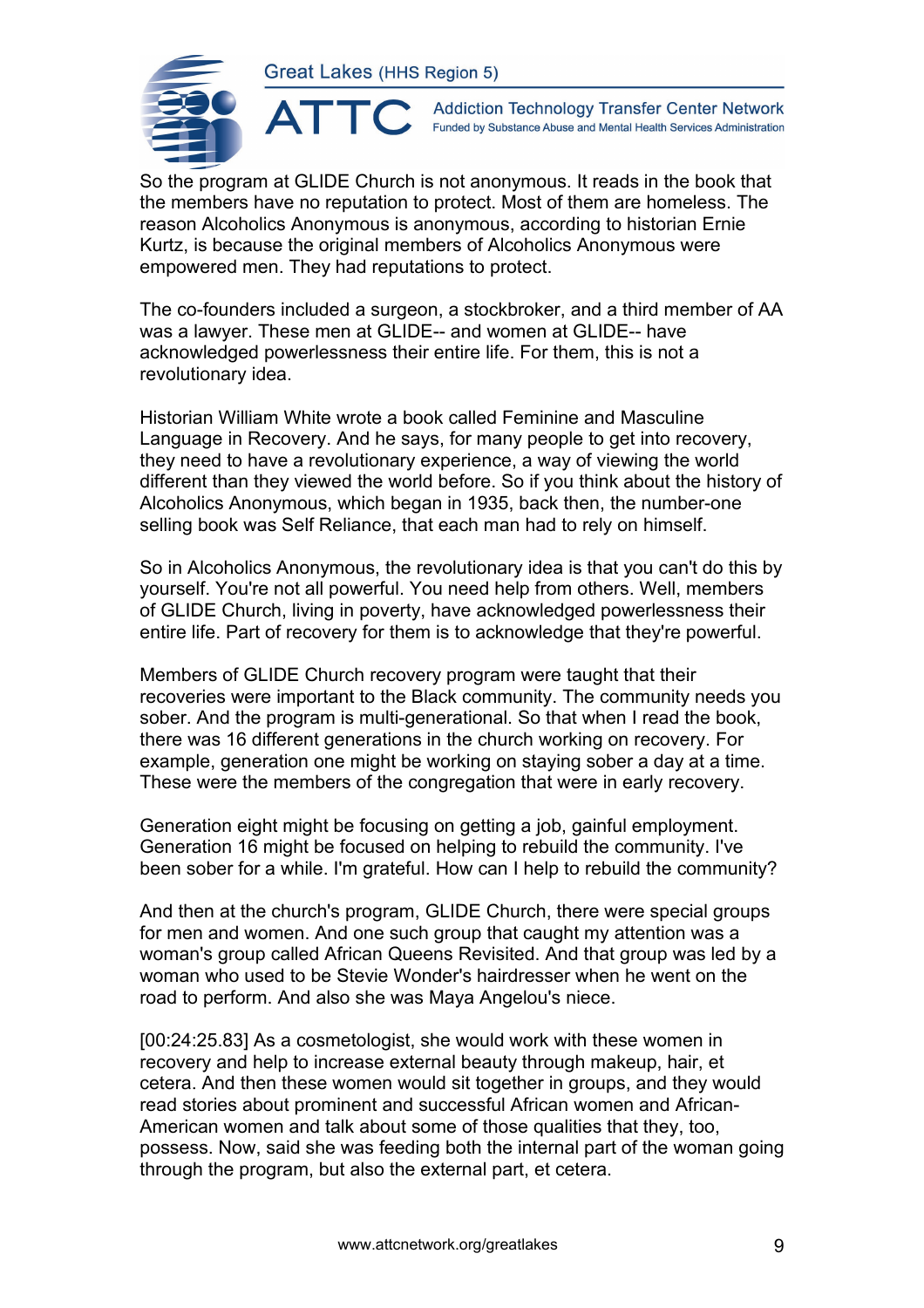

**Addiction Technology Transfer Center Network** Funded by Substance Abuse and Mental Health Services Administration

Let's take a moment to talk about rites of passage. And by definition, a rite of passage is a culturally prescribed ritual that transfers our boys into men and girls into women. When we lived in a more rural societies, more tribal societies years ago, it was really clear when a boy became a man. So visualize a boy years past, living in a hut near his mother and only to be awakened by men in the village at age 13.

And they would take him into the wilderness, where he would learn bravery and how to hunt, et cetera. And back then, a girl would be introduced to womanhood after she experienced her first menstrual cycle. The women in the village might take her to a hut and explain to her what's happening with her body. And then teach her the things that she needed to know in order to be a woman.

So when I do a live seminar, I'll often ask people, in the neighborhood where you live, how does a boy know when he's a man? And how does a girl know when she's a woman? And I hear things like, well, if she gets pregnant, she's a woman. If he gets someone pregnant, he's a man. If he sells drugs, he's a man. If he has his driver's license, he's a man. It's not so clear. If he can guzzle shots of liquor without coughing, he's a man.

So 25 years ago, me and seven African-American social workers took a trip, a journey to a country called Ghana located in West Africa. We were on a plane for 18 hours. Have you ever been on a plane for 18 hours? I will never do that again.

When I was on that long flight, I couldn't sleep. My sinuses were acting up. I couldn't breathe. I had a headache you couldn't believe. And on top of all that, when the plane landed in Ghana, West Africa, my luggage was lost. Didn't have a clue what to expect.

Our first stop was to a village. And there were a group of elders between the ages of 60 to 90 years old. And these elders was sitting in a circle. And they asked the seven of us to join them in the circle.

And one of my friends asked the elders a question, so how do you feel about us as African-Americans? When he asked that question, how do you feel about us as African-Americans, the room was so silent you could almost hear a pin drop. I then asked him, why'd you ask that question?

He said, man, I waited my life, my whole life, to ask that one question, how do you feel about us as African-Americans? We were not prepared for their response. They said, we love you. We think about you more than you know. And we pray for you. We were crying like babies.

Actually, as soon as they said we love you, we think about you more than you know, we pray for you, an 85-year-old man stood up and started singing a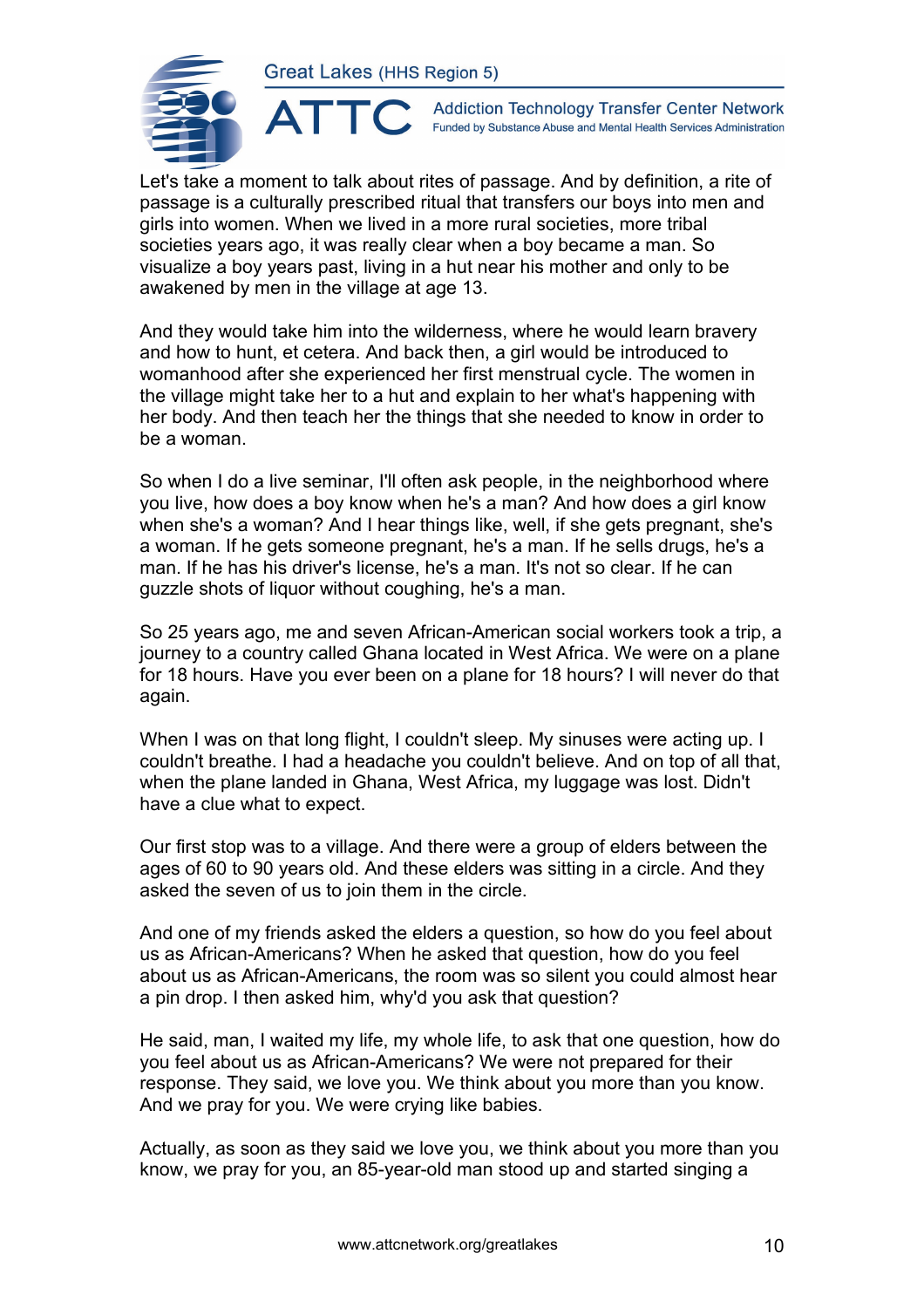

**Addiction Technology Transfer Center Network** Funded by Substance Abuse and Mental Health Services Administration

song. The lyrics were "you've come back home." And all 30 of them were singing a song you've come back home.

Then they told us a story of a Ghanaian, an African, 200 years ago that was being captured and forced on a ship to the Americas to be a slave. He looked back on the shores of Ghana and said, I'll be back home one day. They looked at us and they said, for all we know, one of you could be the descendants of this man. Welcome home.

And we were healed in places that we did not hurt. While we were in Ghana for a few weeks, we went through rites of passage ceremonies. And we concluded that in some of our economically poorest African-American communities, what's missing amongst the youth are positive rites of passages, because youth will be a initiated, whether it be a gang initiation or they go to college and they join a fraternity or a sorority, that type of initiation.

So we went to the court system, and we said, we want to work with the African-American young men and women who are on intensive probation. And we want to take them to the rites of passage programming. So the first thing we would have them to do as a group is to identify a group name, a group logo, and a group mission statement, sort of a bonding exercise.

Well, what we learned is that it also helped, because in many of these young people's lives, they are competing with street gangs-- we were competing with street gangs for their attention. And every street gang has a name, a logo, and a mission statement. And then we asked them to research the history of their own name.

And I would never ask a teenager to do anything I wasn't willing to do myself. So I researched the history of my name. My name is not Mark Sanders. My name is Mark Anthony Sanders. I know there's nothing clever about the name Mark Sanders. But Mark Anthony, that's a clever name. The reason I know is that I took a trip to a British island called Tortola. And in order to come back into the States, I had to go through customs in Puerto Rico.

And when they looked at my passport, and they saw my name was Mark Anthony, they were so excited in Puerto Rico. That was around the time when he had just married-- Marc Anthony had just married Jennifer Lopez. So I asked my mother, how'd you name me?

And she said, Mark, when I was pregnant with you I was living with your father. And his mother, who thought that I was not good enough for her son and your father was cheating on me, I felt so isolated and alone. When I was pregnant carrying you, I used to watch a show called The Steve Allen Show.

He had a wife named Jayne Meadows, who was the sister of Audrey Meadows, who was Jackie Gleason's wife on The Honeymooners. They had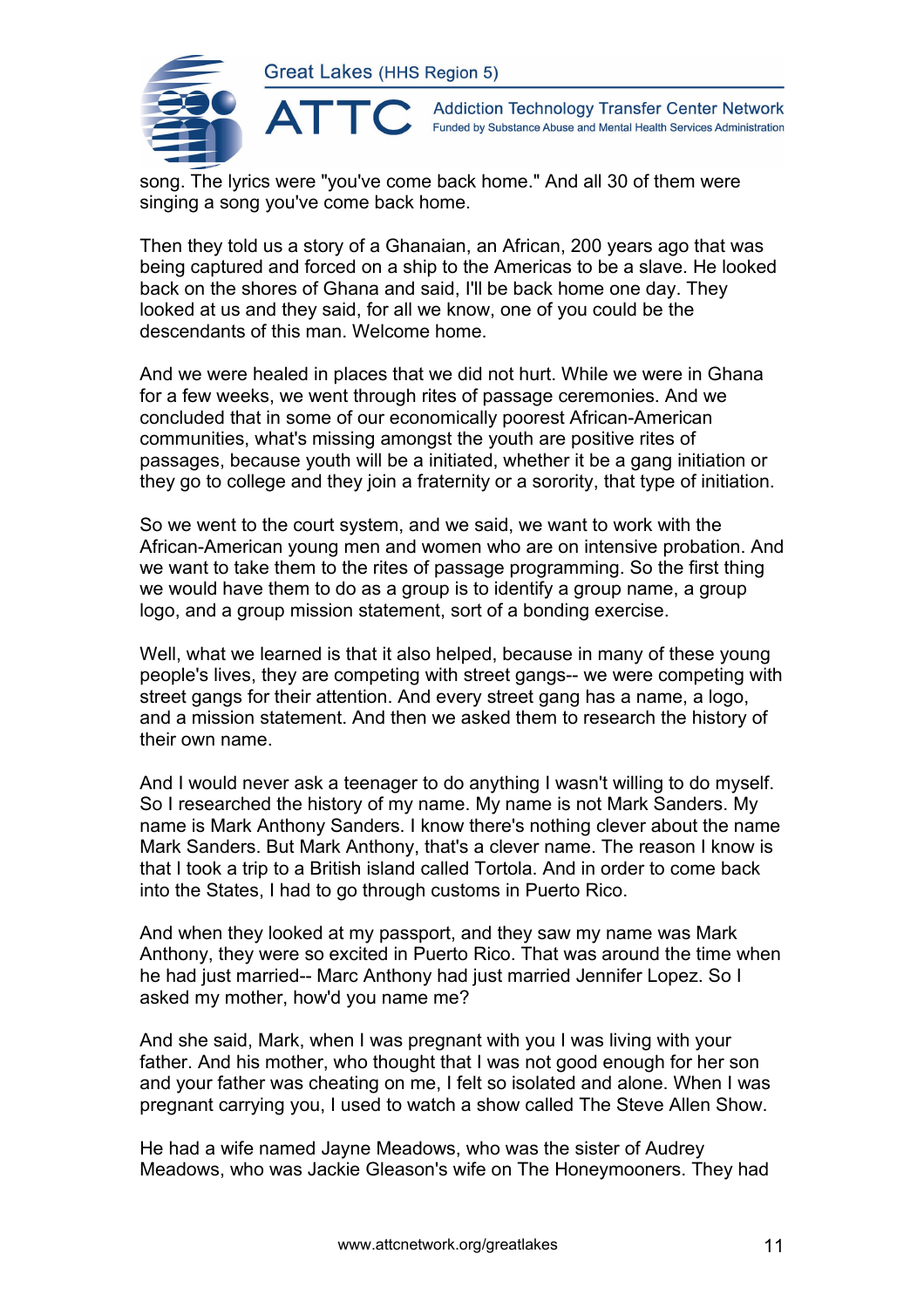

**Addiction Technology Transfer Center Network** Funded by Substance Abuse and Mental Health Services Administration

a son named Mark Anthony, and they were such a close family. So while she was fighting with my mother, my grandmother, and my father, she pretty much named me to be a family man.

I asked her how she named my sister Vanessa. She said, when I was pregnant carrying Vanessa, I used to watch a soap opera. And there was a man named Mark Anthony who had a wife named Vanessa. And they were so close.

How'd you know my sister Lisa? She said, in that same soap opera, Mark Anthony and Vanessa had a daughter named Lisa, and they became even closer. How did you name my sister Donna? In that same soap opera-- or I used to watch another soap opera called The Donna Reed Show, a sitcom, The Donna Reed Show. And boy, were they a close family.

So my mother was telling me through our names, the purpose of our lives were to be family people. So we sent these young men and women back to their families to explore the histories of their names. And often they'd come back to report, I didn't think they liked me. But they really went to great lengths to name me.

As a part of that rite of passage, we had them do a family tree. Specifically, we asked them to interview three elders to learn about their family before they were born and to find out from these elders what were their hopes, wishes, and dreams for their generation based upon their migration from the Southern states to places like Chicago, Detroit, et cetera. We asked them to secure, as a part of a rite of passage, a library card, a Social Security card, a state ID, and one more, a voter registration card.

We asked them to read two books, one on African-American culture, and then to complete a community project together, something that uplifts the community and makes the community better. That might include shopping for older adults or picking up graffiti-- or paper off the ground or removing graffiti with paint, et cetera. And then we do this personal growth work, where we take them on weekend retreats to work on those things that have them stuck, those things that have them smoking marijuana every day.

I should add that the great majority of young people who've gone through these rites of passage with us have substance abuse disorder, the things that have them stuck. When we were in Ghana, West African, the chief in the village told us that human beings are made up of four spiritual components, the spirit of God, the spirit of our fathers, the spirit of our mothers, and the spirit of our ancestors.

And the chief reported that human beings will have difficulty throughout their life if they have tension in any one of these four spiritual domains. And so often I'll ask the audience, when it's time to do that healing work, we use a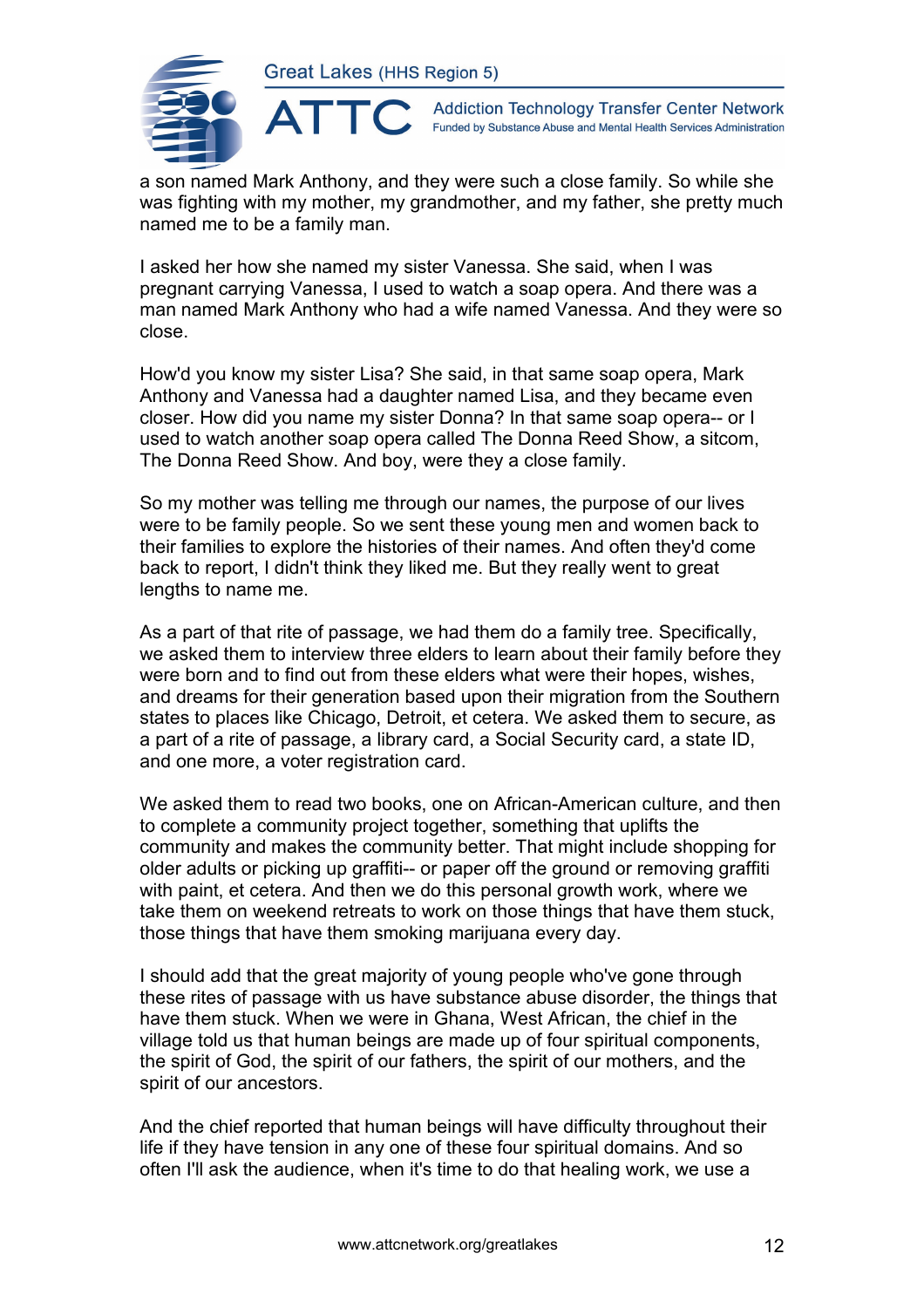

**Addiction Technology Transfer Center Network** Funded by Substance Abuse and Mental Health Services Administration

[INAUDIBLE], the empty chair work, a punching bag, letter writing, et cetera. Where do you want to do your work?

And the great majority of young men that we work with, these African-American men, report that they want to do some work in terms of their relationship with their fathers. There are so many young men across this country who suffer from what I call father hunger, father wounds, father hunger being they didn't get enough fathering growing up, and then father wound, they were somehow injured or harmed by their father. I was watching a program with the talk show host David Stern.

And some people who may not agree with his content will say that he is one of the more effective people on the radio. And he shared a story of his relationship with his father. Howard Stern said that when he was a little boy, he would always try to get his father's attention. You'd be shocked how many young men want their fathers to be proud of them.

He said, but I could never get his attention. I would sit next to him, and all my father did, Howard Stern said, was stare at the radio while listening to it. So he said to himself as a young boy, if I could just get inside of that radio, I would have my father's attention. And if I could really be good on the radio, I'd really have his attention.

Incredible story about the father and son who were trapped in a snow storm. And the father asked to son to stay in the car. Stay in the car, son. I'll find us some help. And the father found a cabin nearby. And just when he was about to go out there and get his son, he was restrained by men in the cabin.

They said, we can't let you go out there. Five people disappeared in that snowstorm. And he was fighting to get free. And just when he thought he would never get free, he heard a familiar voice in the room next door. It was his father's voice. Or his son's voice, I'm sorry, his son's voice, and it brought a smile to his face, tears to his eyes.

So he ran in the next morning and gave his son a big hug, said, son, how'd you make it? I thought I'd never see you again. He said, dad, when you left, I was scared to stay in the car. And I know that you didn't want me to walk in all that snow. So I watched you walk. And what I noticed was that you left footsteps in the snow. He said, dad, what I did was I walked in your footsteps.

Research indicates that nearly 70% of African-American males are raised without their fathers in the home. One response is anger, rage. Another response may be gang affiliation. Another response might be to get high every day to deal with that pain.

There's a book that's called Whatever Happened to Daddy's Little Girl? And it really chronicles what happens with teenage girls who are deserted by their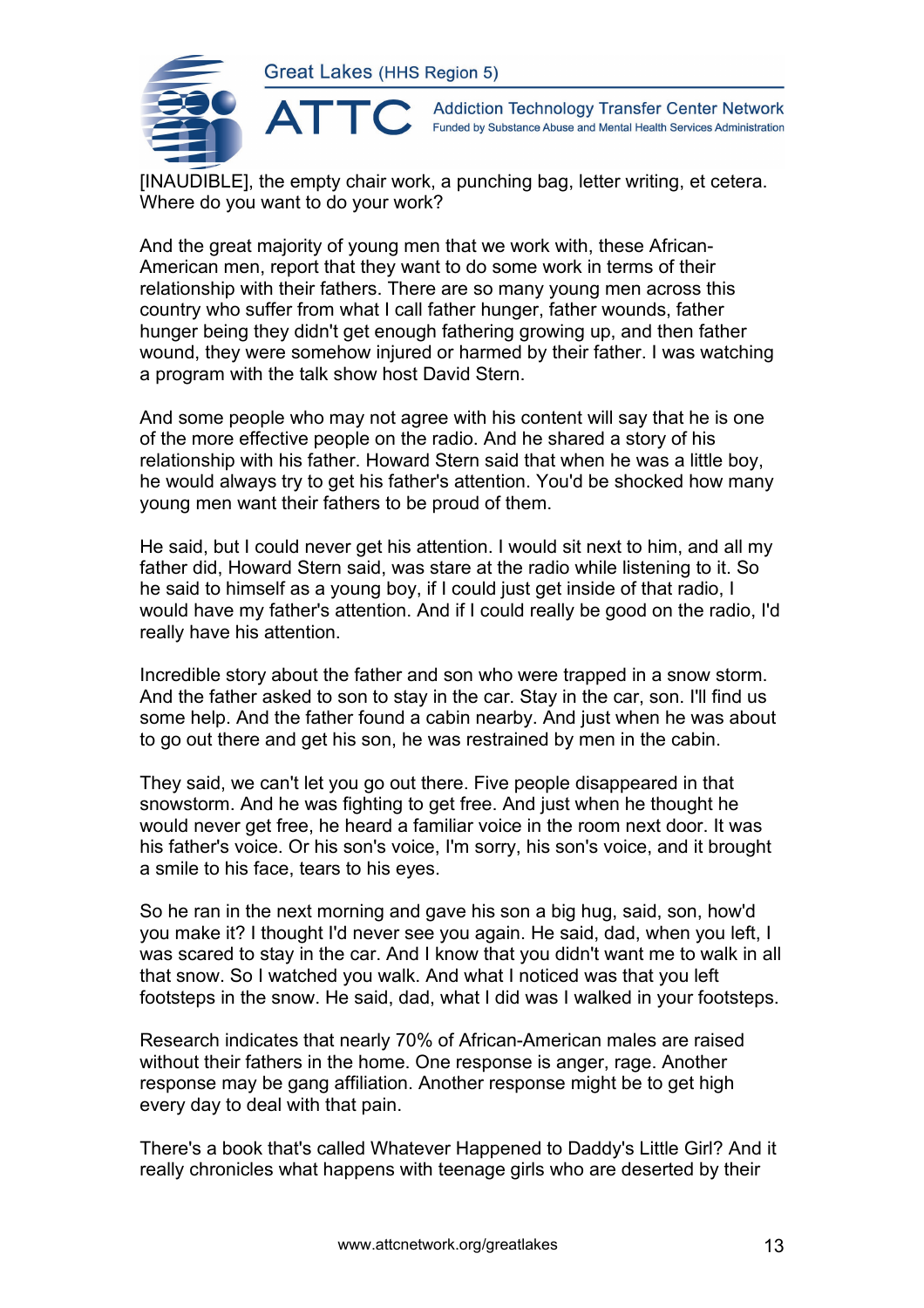

**Addiction Technology Transfer Center Network** Funded by Substance Abuse and Mental Health Services Administration

fathers. When they're young, they often said, they often go through what's called "the search." They're walking to school, and the men are driving cars, and they're wondering, is that my father driving the car?

The phone rings, and they wonder, is he calling? There's a knock on the doorbell. Is that my father knocking? When does the search end? Some women have told me they're still searching, even when they're in their 50s.

Research says that young girls deserted by their fathers are six times more likely to be sexually abused. And as you know, there's a link between sexual abuse and substitute abuse disorder. Young girls, teenage girls deserted by their father are 140 times more likely to have a baby as a teen. Her mindset is my father didn't love me. But I will be able to produce something that will never be able to leave me.

So these young people, when we do the rites of passage groups, 89% of them want to do work in their relationship with their father. Another 10% have some unresolved issues where their mother's concerned. And 1% are angry with God because everything else wasn't working out for them.

And so one such young man that went through our group stayed with me. I was one of the facilitators of the group. The kid went through six inpatient treatments-- African-American male-- and said he would never stayed sober more than a week. Because whenever he would get into sobriety, the memories of what happened in his childhood would come back to him.

He had a stepfather that sexually abused him and would physically abused his mother in front of him. So he joined a gang, started drinking everyday, and he was filled with rage. So the men facilitating the process listened to his story and said, well, how old? I was nine. How tall were you? And he showed his height. He said, will you get on your knees, they asked him, to be about the height you were when you were nine years old and you encountered this trauma?

So he got down on his knees. And then they had three men sort of stand on each other's shoulders to be three times their natural height. And they represented his stepfather. And the purpose of that reenactment was they helped him to see how powerless he was in that situation as a nine-year-old. He never drank again. He's in long-term recovery, sober for 15 years.

Medication-assisted recovery-- yes, there are African-Americans who are maintaining recovery-- suboxone, methadone, naltrexone, Narcan-- and yet there's a challenge because in many African-American communities, there are not enough doctors prescribing medication for addiction treatment. And then there's a lot of stigma, just like in other communities. So more work is needed here. We need more doctors in the community and of course, stigmareduction activities.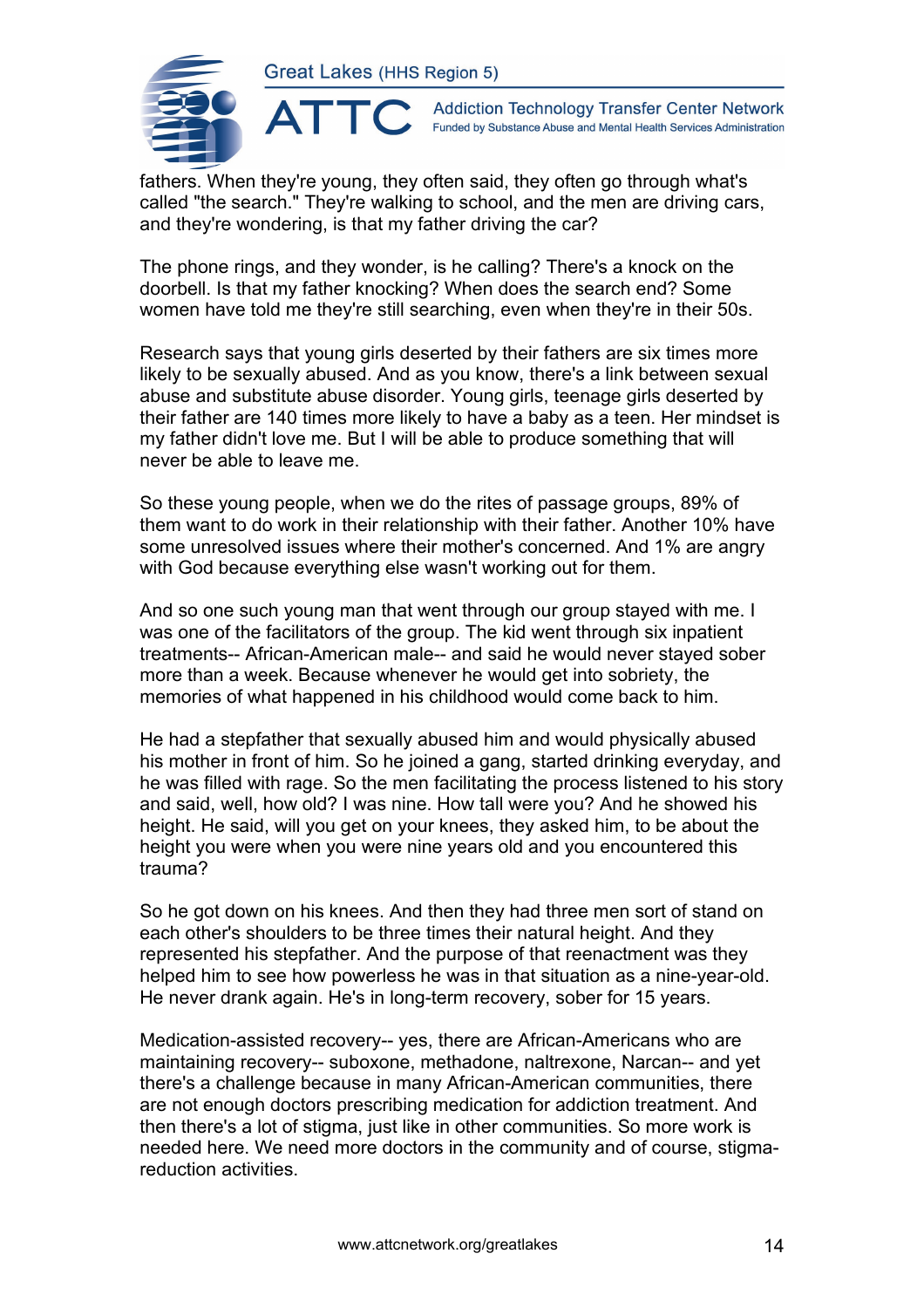

**Addiction Technology Transfer Center Network** Funded by Substance Abuse and Mental Health Services Administration

Reading and education-- so there's book a that's called The Autobiography of Malcolm X. And as we speak, there are African-American men walking around in prisons with dictionaries under their arm because of Malcolm X. Here's a story. So in January of 1986, I began my college teaching career at a community college, an Alcohol and Drug Studies course.

And I have 40 students and the class. And there were-- one student in that class, who sat in the first row, center aisle seat, who was leaning forward while everyone else was leaning back. And I could look in his eyes, and he was hungrier for the subject matter, how to be a drug counselor, then the other 39 students combined.

So I felt like I had to have a [INAUDIBLE] story. So eventually I got to know my student. I learned that he practically went from death row, solitary confinement, to my class. And I asked him, what was solitary confinement like? I don't talk about it much, he said. But I can tell you that when you're in solitary confinement, minutes feel like hours. Hours feel like days. Days feel like weeks.

He says, Mark, I was on death row for the one crimes I didn't commit. He committed a lot of crimes. He was heroin addicted and gang affiliated on the west side of the city of Chicago. But the crime I was in prison for death row, I didn't commit that crime.

He said that he now knows that according to the United Nations, two weeks in solitary confinement is considered torture. He was there for a long time. He said, Mark, I was starting to lose my mind. And someone left a book in the cell. He said, I haven't read much, but I said I'm going to read this book so I'll keep my sanity. And I hope something is interesting in the book.

He said, I hadn't had much education. But I figured if there's something interesting in the book, it have to be in the middle. So he took the book, and he tossed it in the air. And he said, whatever page it lands on is where I begin my reading.

The book was called The Autobiography of Malcolm X. And the page that it landed on was the page in the book where Malcolm X himself was incarcerated, drug addicted, and could not read. He learned that Malcolm X learned to read in prison. He got sober in prison, reading the dictionary from cover to cover.

So my student, who's now one of my better friends, got a dictionary. And he started reading from cover to cover. And once he learned to read well, he told me his next request was for a law book. I said, why a law book? He said, because my public defender was falling asleep during the trial, and I was facing the death penalty. I wanted to learn through the law book how do you fire your lawyer.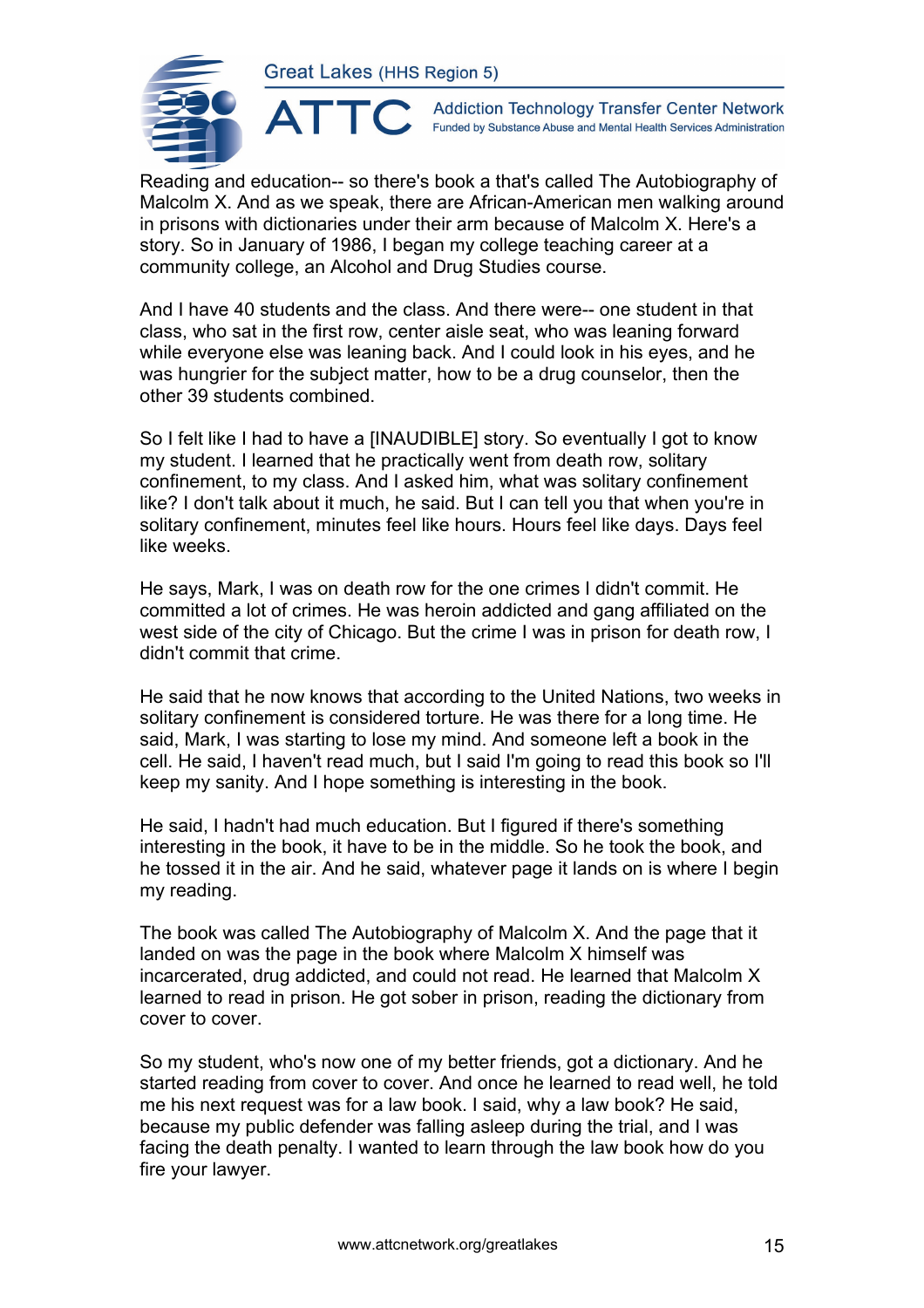

 $\blacktriangle^-$ 

**Addiction Technology Transfer Center Network** Funded by Substance Abuse and Mental Health Services Administration

The long and short of it is that about 10 years ago, he received an award as the best addictions counselor in the state of Illinois and all kind of national awards for his ability to help facilitate recovery. And as I mentioned, there are many African-Americans in prison walking around with dictionaries. But many African-Americans will tell you in their story, it was reading the great books and reading about culture and the classics of African-American culture that actually facilitated their recovery, more than just about anything else.

And then of course, there's harm reduction. Just like in other communities, harm reduction is-- you can find harm reduction in the African-American community. But he wrote a book on harm reduction. And what he said in the book is every community ought to figure out what harm reduction means to that community.

So he talked about a panel, in which there was a woman from Harlem that was a harm reduction specialist, sitting right next to on the panel a man who was doing harm reduction but with gay men in New York. And the man who was doing harm reduction with gay men in New York said that for his community, harm reduction was about having sober sex, condoms, et cetera. And the woman from Harlem said that in her community, harm reduction is about jobs because crack cocaine showed up right when job went away.

Its community determined. And it needs to exist more and more. In lots of our large cities, while we talk a lot about the opiate epidemic and overdose around suburban kids, in many African-American communities, opiate overdoses are increasing. And harm reduction is part of the solution.

There's other styles of recovery such as shifting allegiance. This is a style of recovery that's quite common among African-American women. The data said that if you follow African-American women, the first four years of their recovery, that many of them achieve recovery through 12-step group.s but if you follow up in the fifth year, that many of them will shift from 12-step groups into the church. We call that style of recovery shifting allegiance.

Some report going-- clients report going from daily heroin or cocaine use to once or twice a year. And they say they're in recovery. And one of the things that we've learned while offering multiple styles of recovery is that it's not up to the counselor of the program to determine if clients are actually in recovery.

Another style of recovery is dual recovery. We have our fair share of African-Americans, like other communities, that have mental illness and substance use disorder. And more dual disorder specialties are needed.

There's a disengaged style, where she's been going to AA meetings or NA meetings or CA meetings or Women for Sobriety to maintain her recovery or Methadone Anonymous to maintain the recovery. And then all of a sudden,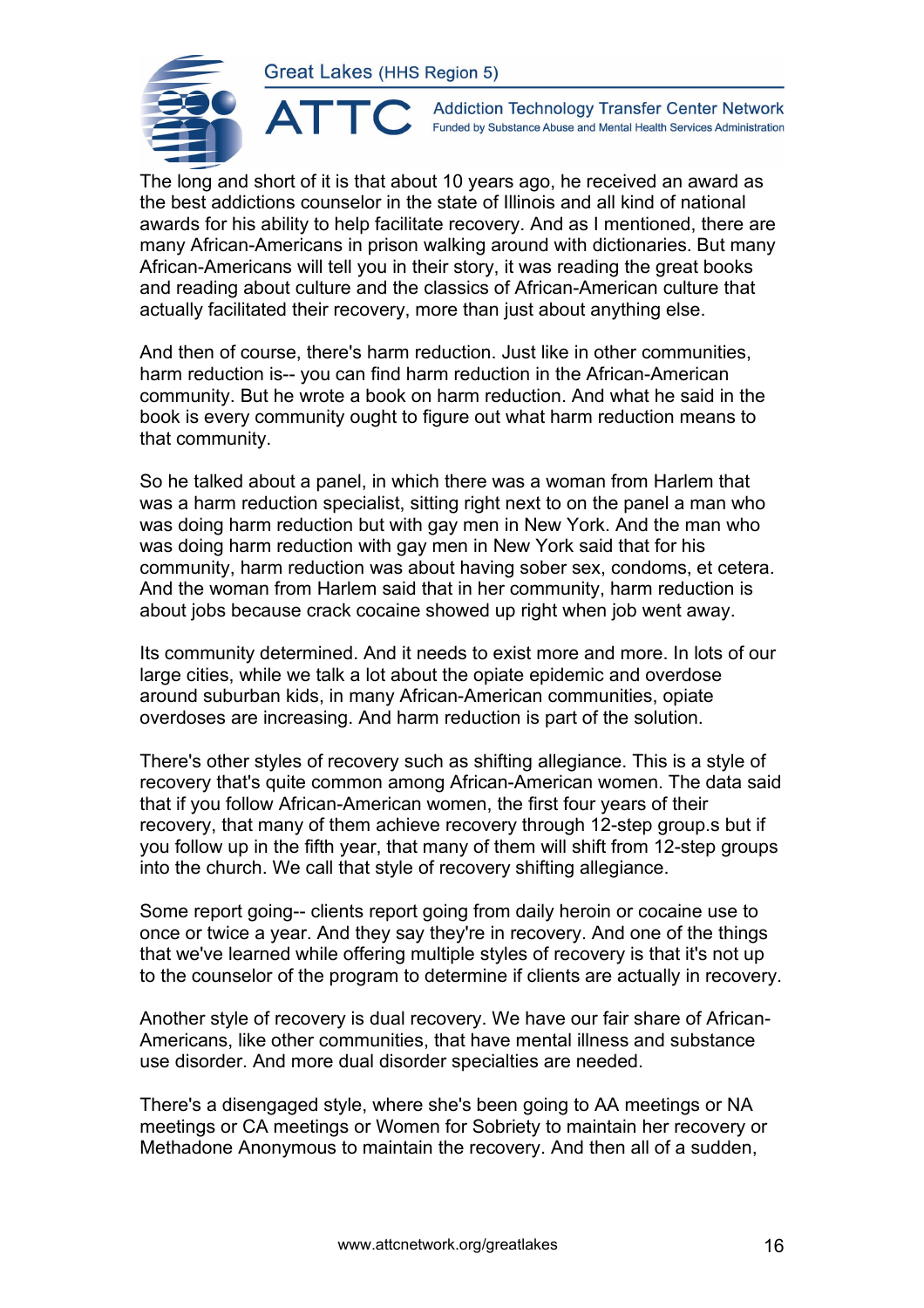

 $\blacktriangle$ 

**Addiction Technology Transfer Center Network** Funded by Substance Abuse and Mental Health Services Administration

they pull away from those mutual aid groups. They disengage, but they still maintain their recovery.

There's also a style of recovery that's called an unaffiliated/unlabeled style, where the person actually meets the DSM-5 criteria for substance use disorder but does not say, my name is Mike. I'm an alcoholic. Does not say I'm a member of Alcoholics Anonymous. They maintain their recovery without being affiliated and without giving addiction a name.

Philadelphia has a recovery basketball league. And in order to be in that league, you have to be in recovery for at least six months. And these individuals come together while playing basketball together, and they help support each other's recovery.

I have interviewed numbers of African-Americans who went through opiate addiction or crack cocaine addiction to wellness as a part of their recovery, meditation, yoga. I've interviewed African-Americans who went from heroin addiction to veganism and vegetarianism. And when you interview them they'll tell you, I did so much destruction of my body through drugs. Now in recovery, I'm healing my body through good nutrition. And they consider nutrition to be a part of their recovery pathway.

In African-American communities, there are recovery homes. In the height of the crack cocaine epidemic, many African-Americans in long-term recovery bought buildings and homes and started to providing recovery support for African-Americans within communities. Halfway houses-- more needed. Sober living facility in African-American communities-- more needed.

One of my favorite programs comes out of Gary, Indiana. It's a program called Miracle Village in public housing right there in Gary, Indiana. They receive, Miracle Village program, one of the first RCSP grants for providing recovery support. So in the Miracle Village program, there were four row houses adjacent to each other, with a door in between each row house.

And the clients in Miracle Village were women seeking recovery, addicted to crack cocaine, heroin, alcohol, et cetera. They hired women who were in longterm recovery to walk through the public housing developments and recruit women to go through the Miracle Village program. So the bus driver was also a woman in long-term recovery, trained in motivation interviewing.

So the way the program works is that the bus driver would pick the women up and drive them to treatment, right there in public housing. I think that's probably the wave of the future, to bring recovery to the people. How many people live in urban America, African-Americans wind up going to a suburban community to receive inpatient treatment. And then they come back home and needed recovery support.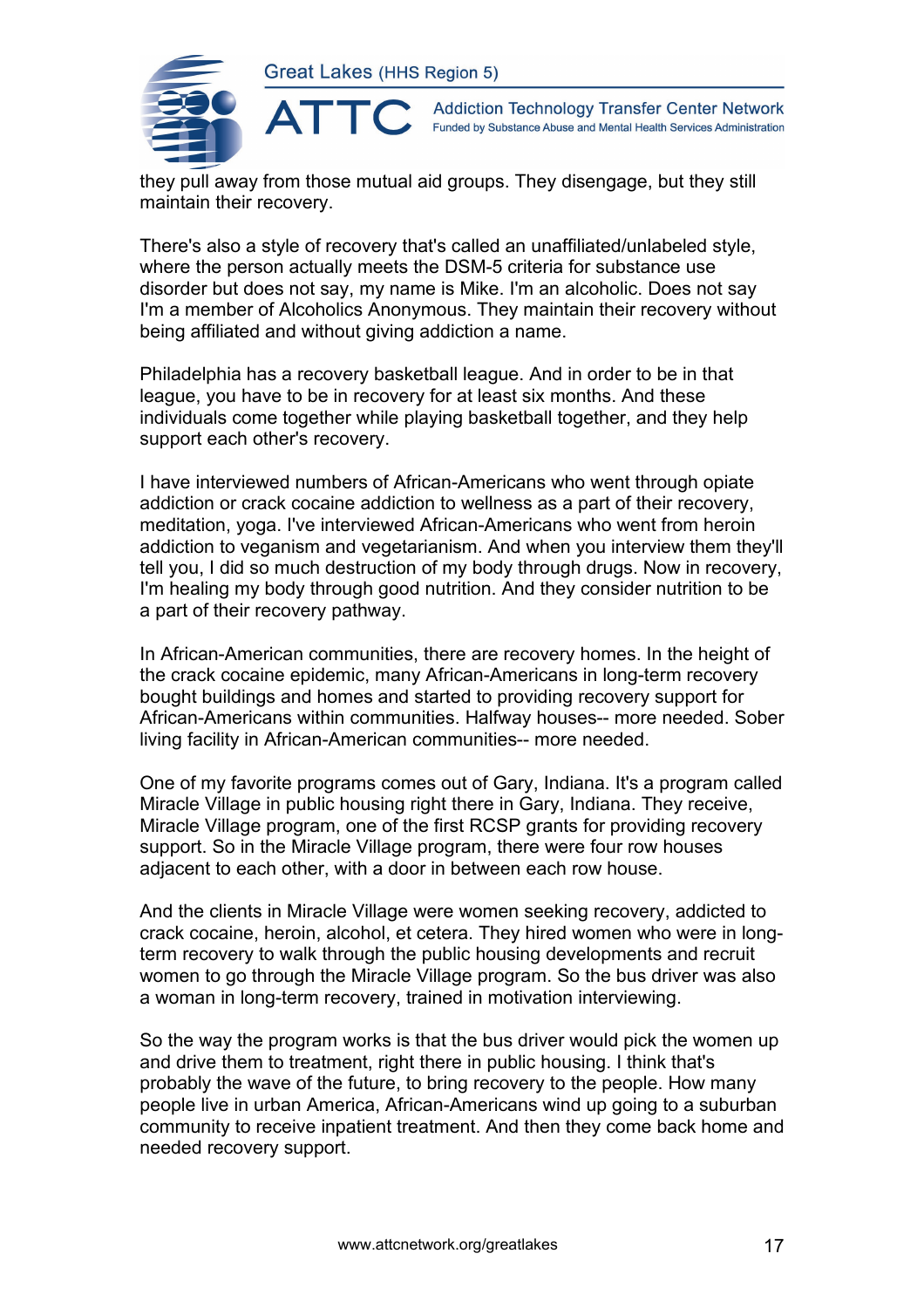ATTO



**Addiction Technology Transfer Center Network** Funded by Substance Abuse and Mental Health Services Administration

So they put the treatment program right there, within the public housing development. So the first of those four houses is a treatment center for the women. The first row house is a treatment facility for women. The second row house provides mental health services. The Miracle Village program contracts with the local mental health center to provide mental health services for the women, especially trauma-informed services.

The third warehouse was a medical clinic. They actually brought in nurses to provide medical care for the women because many of the women were unemployed, and they were supporting their habit without a job. And so there were no other medical care. So they had a medical clinic in the facility.

And then what do you think the fourth rowhouse was? It was a daycare center. One of the biggest the deterrents for women receiving substance use disorder treatment is who's going to take care of the kids? So the bus driver would pick up the women and their kids. Their kids would go to the daycare center while the women were receiving recovery services. And then they helped place them in permanent housing upon discharge, completion of the program.

However, because a government grant has a shelf life, the best program ever seen in my life was no longer in existence after five years of existence because they ran out of their funding. In East St. Louis, Illinois they have a prison called Southwestern Correctional Center. And they have been able to bring the state's recovery coaching program into the prison, where people who are incarcerated can become recovery coaches while they're incarcerated.

One of the largest treatment programs in Chicago has agreed to hire each one of these individuals to be recovery coaches when they leave the prison and come back home to Chicago. Gainful employment is unbelievably important to recovery. I was told by the former director of Addiction Studies for the Department of Corrections that this program, this recovery coaching program, has one of the lowest recidivism rates in the state.

Then there's Safer Foundation. Half of people who are incarcerated will wind up back in prison within the a three-year time span. Safer Foundation is a program that provides educational services and occupational services, jobs. And their rate of recidivism is 15%.

Then there's Delancey Street near San Francisco. Not an African-American program, but they do work with African-American clients. And what they do at Delancey Street is they provide lots of jobs. They have lots of businesses run by their clients. And it's one of the more successful programs.

In my town, Chicago, there's a community college. It's called Dawson Skills Center. And our program that works with African-American young men and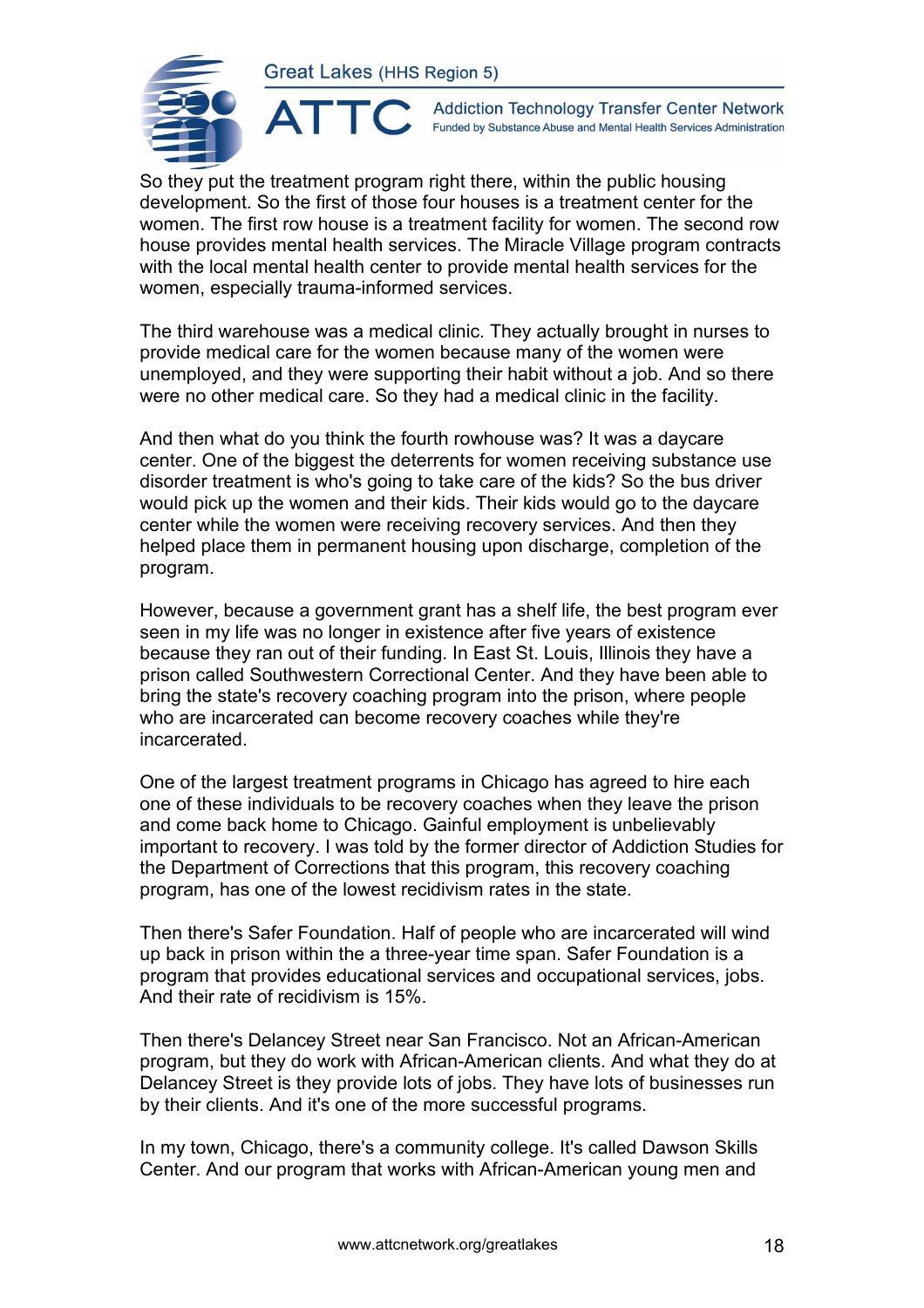ATTO



**Addiction Technology Transfer Center Network** Funded by Substance Abuse and Mental Health Services Administration

women, we have formed a linkage agreement with Dawson Skill Center, where upon graduation from high school, the GED or high school diploma, these individuals can enroll in Dawson Skill Center to pursue those occupations, those jobs that can't be outsourced abroad. Often in America, we're outsourcing lots of jobs. And when jobs go away, drugs increase.

So one client of mine who got into early recovery, and we placed him Dawson Skill Center. And we received a letter from Commonwealth Edison saying that everyone who completes this program, upon completion, we will hire you at \$50,000 to work as an electrician, as a troubleshooter, et cetera. The community college, Dawson Skill Center, did random tests for two years.

So he said, Mark, I haven't smoked in two years because I want that \$50,000 paycheck. He said, man, Mark, when I get that job of working for the company, I can't smoke until I'm 70 years old. They're going to do random draws. He said, Mark, when I'm 70 years old, I'm going to retire, move to California, and open a marijuana farm. We had a good laugh together.

There's an African-American man named Leonard Noble. And this really proves how one person can be an army. He helped 3,000 African-Americans seeking recovery start careers in the construction industry. When those seeking recovery services have something to do, it dramatically increases their recovery rates.

So there's Al-Anon, started about Lois Wilson, the wife of Bill Wilson. There's Nar-Anon that uses the same 12 steps as Al-Anon. There's Codependence Anonymous, Families Anonymous, Adult Children of Alcoholics Anonymous.

Yes, addiction, for years we have known, is a family illness. And one of the things that happened over and over the last 30 years, after the great majority of residential treatment facilities closed, we started seeing fewer mutual aid groups in African-American communities, like Al-Anon and Nar-Anon. So part of my job has been to travel to various communities and talk about the importance of making sure there's recovery support provided for the family. You see, when my dad died smoking crack cocaine May 29, 1986, my Uncle Isaac went in front of a judge. And he said, yeah, I don't want to go to drug treatment this time. I don't want to go to prison this time. I want to go to drug abuse treatment.

And the judge said, why should we put you in treatment? You've been committing crimes since you were 10 years old. My Uncle Isaac said, three reasons, your honor. He said, my father died of cirrhosis of the liver from drinking too much. That was my grandfather. My Uncle Isaac said, my brother-in-law died smoking crack cocaine a few months ago. That was my father.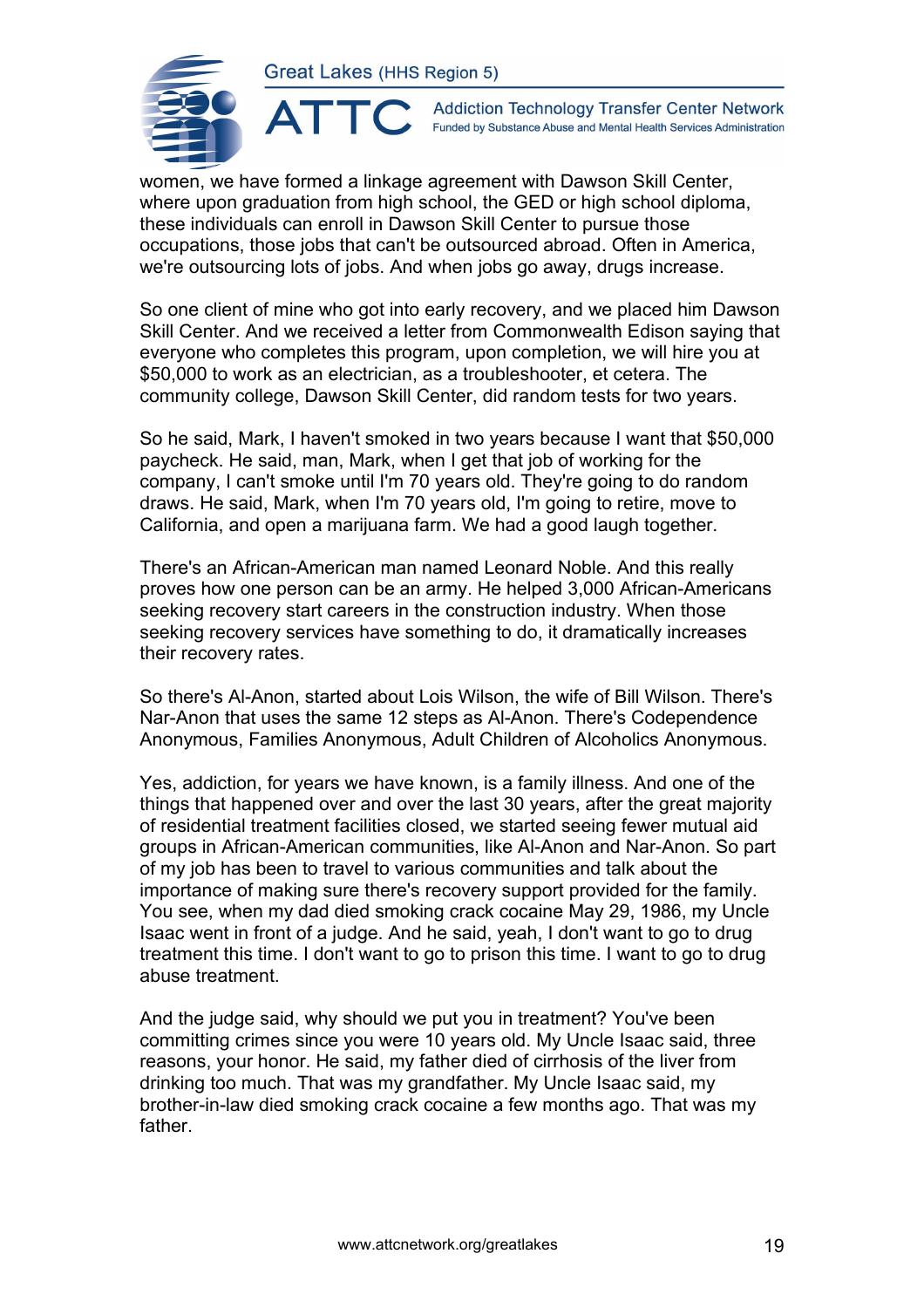

**Addiction Technology Transfer Center Network** Funded by Substance Abuse and Mental Health Services Administration

He said the third reason, your honor, he said, you're right. I've been committing crimes since I was 10 years old. I know the law. He said, I've been in front of judges so many times. And I figure that based on what I was accused of, you'll put me in prison. You'll probably let me out in January. And it's really cold in Chicago in January, and I don't own a coat. So I probably still wouldn't see you in February.

He put my uncle in treatment. My uncle was the first one of the family to go to treatment. And we count 30 people in our family who've gotten sober since. Our uncle transformed our family life. And it began with us, the nieces and nephews, my uncle's siblings, participating in the program's family programming.

And then there's a combined style. And I believe that lots of people are combining styles of recovery and pathways. Some go to church, and they go to AA, and they eat nutritious food.

Years ago, I worked with a young man. And he was 18 years old, a freshman in college. And he was on a college scholarship to play basketball, young African-American man who had dreams of becoming a professional basketball player. He had gotten really good at junior and senior year in high school.

But he told me he had a problem. He had always been a bad student. So he wondered what if I was good enough to play in the NBA? And then what if I wasn't good enough to play? What would I do, since I'm such a poor student?

So I received a phone call from a university that told me-- asked me, would I do an assessment of this young man? He was a freshman in college. All of his grades were failing. And they smelled alcohol on his breath at the beginning of his first practices.

So I did my assessment. And I concluded that he could benefit from intensive outpatient therapy. The problem was he was a division-one athlete. And they said his athletic and academic schedule was too busy in order for him to go through intensive outpatient.

So for the first time in my career, I had to be really, really creative. So I combined some things while working with him, and he was in agreement with these things. So I asked the young man as part of his treatment plan, would he be willing to meet with me once every other week, twice a month, for six sessions? And he agreed.

Then I asked them, in the weeks that he would meet with me, would he be willing to go to an open 12-step group meeting? And the way I chose an open meeting was because he never said he had an addiction. And so if you do the math on that, he met with me once every other week for six weeks. And then he went to 12-step group meeting when he wasn't meeting with me. We were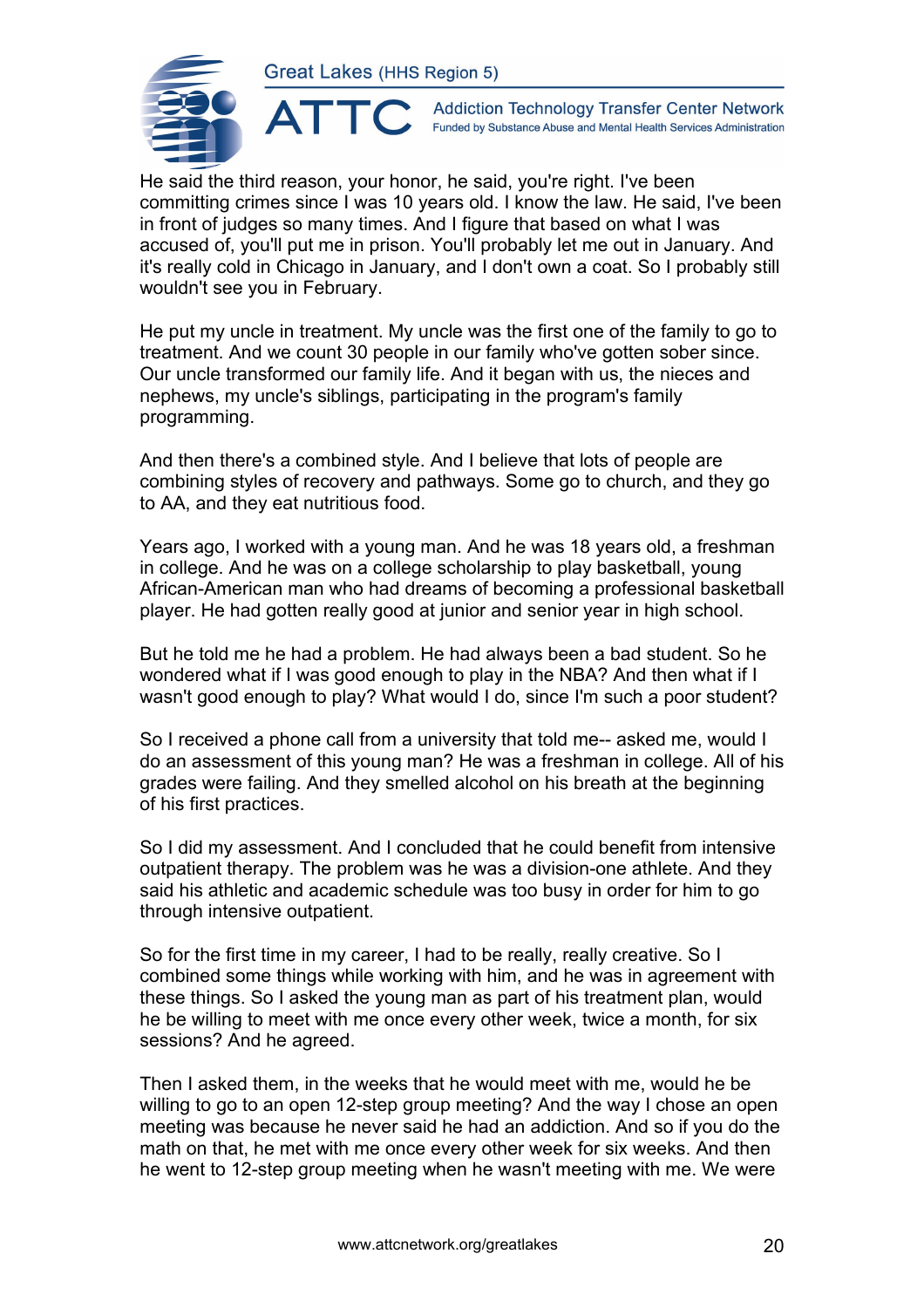

**Addiction Technology Transfer Center Network** Funded by Substance Abuse and Mental Health Services Administration

able to provide recovery support for 90 days for him, which is not what NIDA's research says that people need to get launched on a pathway of recovery is 90 days of continued recovery support.

Because he did not go to an intensive outpatient program, I recommended that he watch some YouTube videos about basketball players whose drug use led to destruction. So he watched the story of Len Bias, whose drug use ended his life. He watched the story of Chris Herren, a basketball player, NBA basketball player from Massachusetts whose drug use led to him being kicked out of the NBA at an early age.

And then I found out that he had a father who he didn't have much of a relationship with, who was actually a better athlete than my client. My client was an All-State basketball player. His father was an All-American basketball/football player, who failed out of college first semester of freshman year in college.

So I said, can I speak to your father, who lived in another state. So we had a virtual session, me and his father. I saw the resemblance with him and his son. And I said to the father that sometimes one could be so aligned with their father so bad, that they're willing to follow their father in success and failure. I said, would you give your son permission to succeed?

So the father called his son and said, son, I expect you to be better than me. That was on a Saturday. That Monday I met with the son, and he requested a tutor, brought his grades up. And then we had a problem of state-dependent learning.

The client had played basketball for three years under the influence. He needed to learn how to replay basketball sober. So we were able to find for him a former NBA basketball player in long-term recovery who coached him how to play basketball again sober.

We were able to be creative and combine all of that. And the end of the story was that he was the first member of his family to get a college degree. I wrote a story called Out of the Shadows. He was no longer in the shadow of his father.

I want to tell you a story as we start to close about my barber. If my barber were alive, he'd be 90 years old. And I love the fact that my barber was in long-term recovery from heroin addiction.

My barber didn't go to treatment in order to get into recovery. He went to prison and learned how to be a barber when he was incarcerated. And he stopped using heroin, like, 50 years ago.